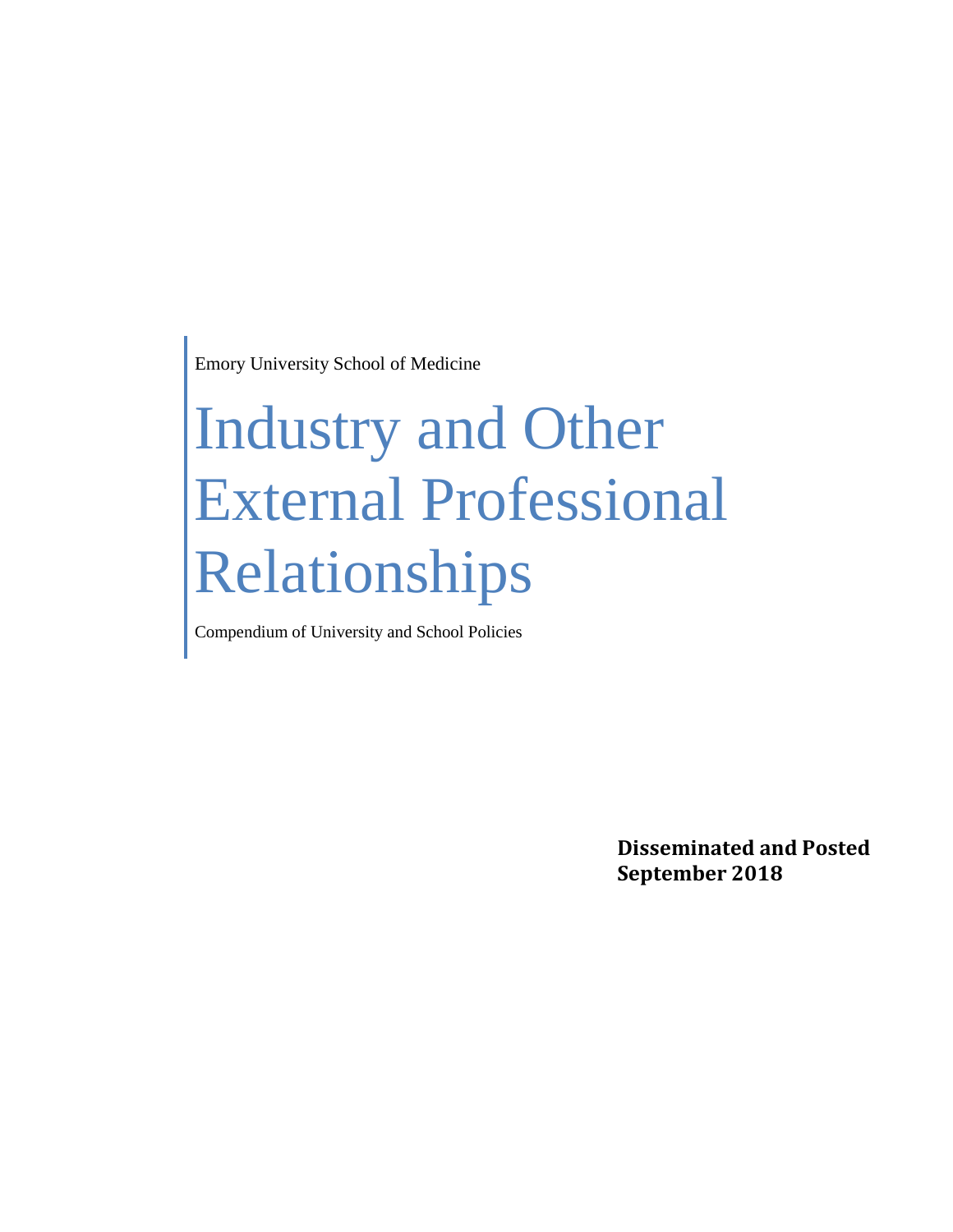#### **EMORY UNIVERSITY SCHOOL OF MEDICINE INDUSTRY AND OTHER EXTERNAL PROFESSIONAL RELATIONSHIPS Compendium of School and University Policies**

#### **Table of Contents**

| I.         | <b>EXTERNAL PROFESSIONAL RELATIONSHIPS</b> |                                                                                        | Page 2 |
|------------|--------------------------------------------|----------------------------------------------------------------------------------------|--------|
|            | A.                                         | <b>Reporting External Professional Relationships</b>                                   | Page 3 |
|            |                                            | <b>Procedure for Faculty</b><br>1.                                                     |        |
|            |                                            | <b>Procedure for Staff, Students, and Trainees</b><br>2.                               |        |
|            | В.                                         | <b>Consulting and other External Professional Relationships</b>                        | Page 3 |
|            |                                            | <b>Traditional Academic Activities that usually are not Reported</b><br>1.             |        |
|            |                                            | Personal External Professional Relationships that must be Approved in Advance<br>2.    |        |
|            |                                            | <b>Consulting for Industry</b><br>a.                                                   |        |
|            |                                            | Serving as an Expert Witness or Providing Legal Consultation<br>b.                     |        |
|            |                                            | Serving as an Officer or Board of Directors Member<br>c.                               |        |
|            |                                            | <b>Accepting a Faculty Appointment at another Institution</b><br>d.                    |        |
|            |                                            | <b>Receiving Licenses, Royalties, and Equity</b><br>e.                                 |        |
|            |                                            | Forming or Engaging in a Faculty Start-up Company<br>f.                                |        |
|            |                                            | Personal Professional External Activities with Industry and Other Entities that<br>3.  |        |
|            |                                            | are Prohibited                                                                         |        |
|            |                                            | Participating in Speakers Bureaus; Sales and Marketing for Industry<br>a.              |        |
|            |                                            | b. Advising Investment Firms                                                           |        |
|            |                                            | Advising, Creating Materials or Training for Industry on Marketing and<br>$c_{\cdot}$  |        |
|            |                                            | <b>Promoting Products</b>                                                              |        |
|            |                                            | <b>Accepting Remuneration for Listening to Sales Talks or Attending</b><br>d.          |        |
|            |                                            | <b>Industry-Sponsored Education and Training</b>                                       |        |
|            |                                            |                                                                                        |        |
| <b>II.</b> |                                            | <b>GIFTS FROM INDUSTRY</b>                                                             | Page 8 |
|            | $\mathbf{A}$ .                             | Gifts from Industry to Individuals in the School of Medicine                           |        |
|            | <b>B.</b>                                  | <b>Gifts of Pharmaceutical Samples</b>                                                 |        |
|            | C.                                         | Gifts of Funds from Industry to School of Medicine to Support Education and Other      |        |
|            |                                            | <b>Professional Activities</b>                                                         |        |
|            | D.                                         | <b>Donation of Equipment and Devices from Industry</b>                                 |        |
|            | Е.                                         | Gifts to the School of Medicine from Faculty                                           |        |
|            | F.                                         | <b>Gifts of Food from Industry for Emory Activities</b>                                |        |
|            | G.                                         | Gifts of Educational Materials to Individuals or Departments in the School of Medicine |        |

#### **III. SITE ACCESS BY INDUSTRY Page 11**

- **A. Access to Emory and Affiliate Buildings**
	- **1. Invitations to Industry to Train Emory Personnel on Devices and Equipment**
	- **2. Invitations to Industry Representatives to Provide Product Information**
- **B. Interaction of Industry with School of Medicine Students and Trainees**
- **C. Solicitation of Emory Patients, Visitors, and Guests by Industry Representatives**
- **D. School of Medicine and EHC Building Access for Industry Representatives**
- **E. Commercial Exhibits in School of Medicine Buildings**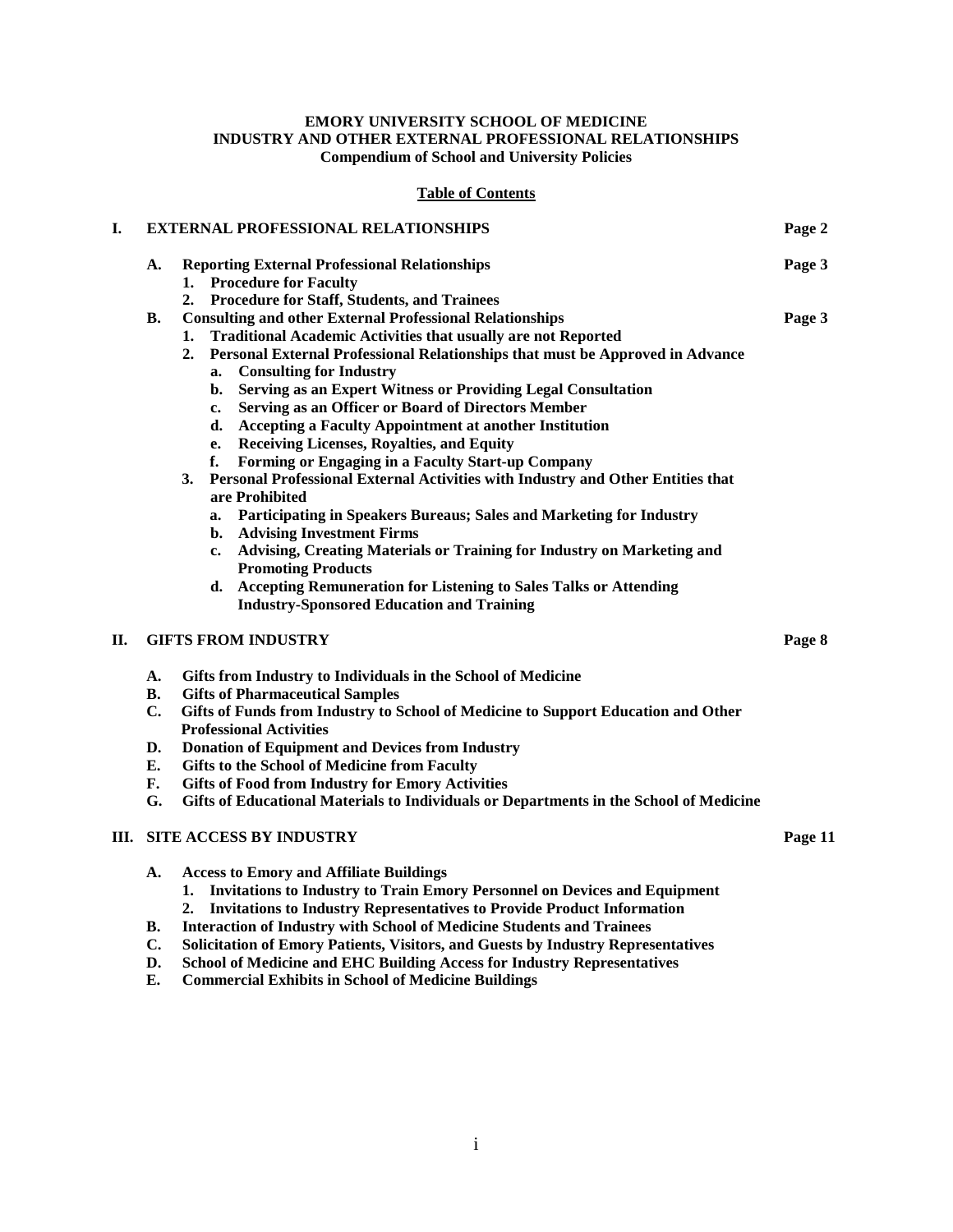#### **IV. ACADEMIC ACTIVITIES RELATED TO INDUSTRY Page 13**

- **A. Ghostwriting**
- **B. Participation in Industry-Sponsored Education and Training** 
	- **1. Attending Industry-Sponsored Education and Training Activities**
	- **2. Speaking and Training at Industry-Sponsored Events; Organizing Industry-Sponsored Events**
- **C. Training at Emory in the Use of Devices and Equipment for Industry Purposes**
- **D. Disclosure to Medical Students**

#### **V. GENERAL CONFLICT OF INTEREST POLICY Page 17**

- **A. Conflict of Interest in Research**
- **B. Vendors, Confidentiality, and Competition with Emory**
- **C. Conflict of Interest in Clinical Practice Related to Industry**
- **D. Conflict of Interest in ACCME Accredited Education**
- **E. Use of Textbooks and Other Educational Materials when the Educator has a Financial Interest**

#### **VI. POLICY ON COMMITMENT Page 19**

- **A. External Employment**
- **B. Medical Practice by Faculty**
- **C. Authority of Department Chairs in Assignment of Duties**
- **D. Commitment of Time in External Personal Professional Relationships**
- **E. Services to other University Units**
- **F. Extra Duty at Emory**
- **G. Adjunct (Volunteer) Appointments of Faculty at other Institutions**
- **H. Joint and Secondary Appointments of Faculty at other Institutions**
- **I. Use of Emory Resources**
- **J. Use of Emory's Name, Logo, or Marks**
- **K. Submission of Research Proposals**
- **L. Employment of Relatives (Nepotism)**

#### **VII. ADMINISTRATIVE ACTIONS BY SCHOOL OF MEDICINE OFFICIALS, FACULTY, AND STAFF RELATED TO THEIR EXTERNAL RELATIONSHIPS WITH INDUSTRY Page 21**

- **A. Administrative Actions by Officials in the School of Medicine**
- **B. Business and Administrative Transactions**
- **C. Supervisory Relationships when Supervisors Have Personal External Relationships with Industry**

#### **VIII.SANCTIONS FOR BREACH OF POLICIES Page 23**

#### **APPENDICIES**

| A. Gifts from Industry                                | Page 25 |
|-------------------------------------------------------|---------|
| <b>B.</b> Guidelines Regarding SOM-Initiated Training | Page 27 |
| C. Guidelines Regarding Industry-Requested Training   | Page 29 |

ii

- 
- 
-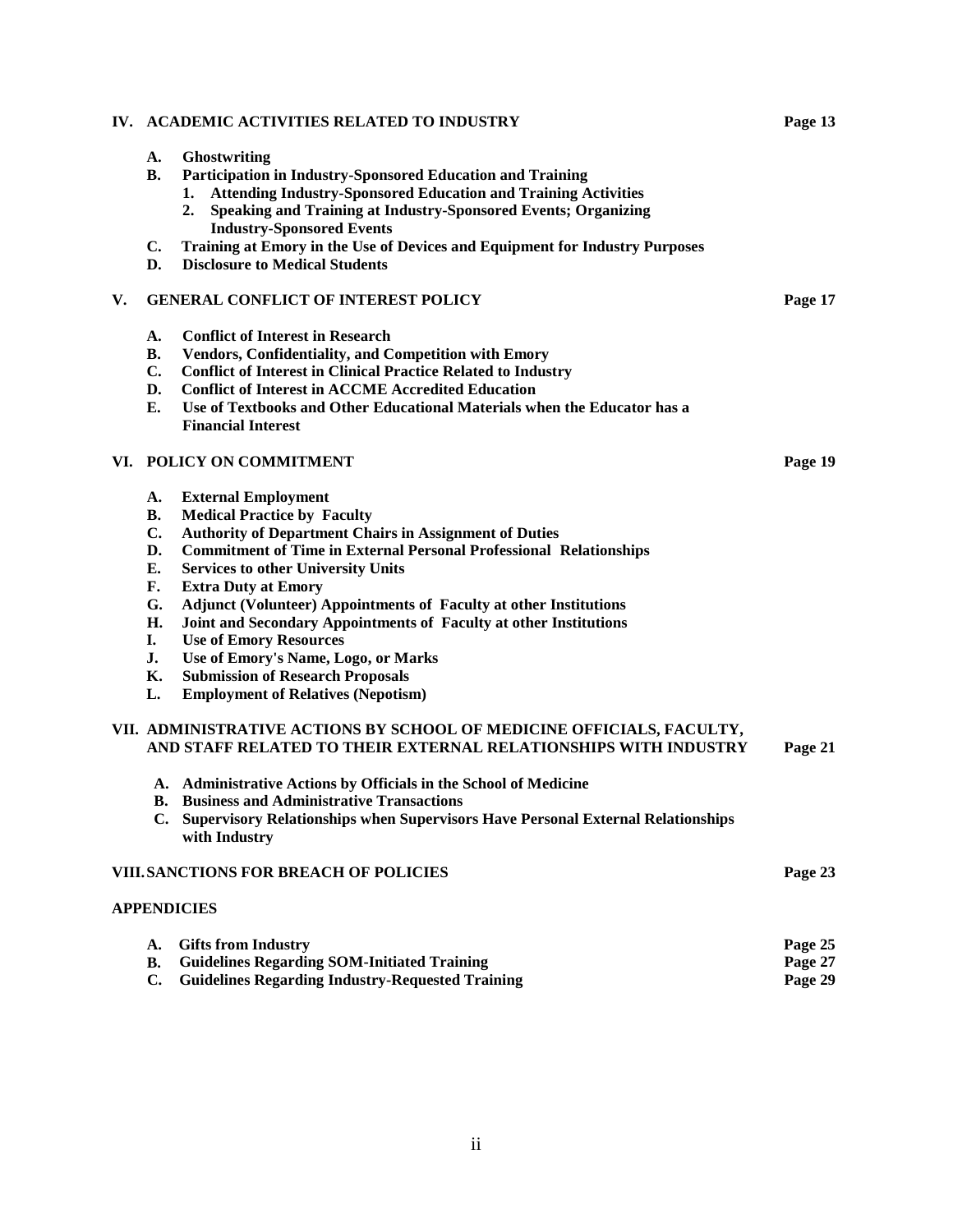#### **EMORY UNIVERSITY SCHOOL OF MEDICINE INDUSTRY AND OTHER EXTERNAL PROFESSIONAL RELATIONSHIPS Compendium of School and University Policies**

#### **Overview**

The primary missions of the School of Medicine are to provide outstanding educational programs for medical and graduate students and trainees; to provide the highest standard of clinical care for patients; to develop outstanding, knowledgeable physicians and scientists who serve the community and the world; and to conduct innovative and collaborative research and integrate this knowledge into the practice of medicine. The School of Medicine is committed to ensuring that its faculty, staff, students, and trainees strive for the highest degree of ethical and professional standards in carrying out its missions. As part of this commitment, the School supports principled relationships with industry in which its faculty, staff, students, and trainees collaborate with industry on advances in science and medicine that enhance Emory's missions and are beneficial to the public.

Industry has a long history of principled collaborations with academic faculty that have contributed to our educational, clinical, service, and research missions in ways that benefit individual and public health through the development of new pharmaceuticals, devices, equipment, computer technology, therapies, and services. For example, industry provides grants to Emory University to fund clinical trials and other research conducted by faculty; and faculty consult with industry to advise on research directions and health needs.

The primary intent of this policy is to support faculty, staff, students, and trainees in effectively engaging in principled relationships with outside entities. The individual, the School and University can work together to enhance the beneficial outcomes of principled personal external relationships and to appropriately manage situations that might create actual or perceived conflicts of interest and might harm the public, the institution, or the individual.

**Definitions.** For purposes of this Compendium:

- "**Emory responsibilities**" means an individual's Emory clinical, teaching, administrative or professional duties, field of research or scholarly expertise, and course of studies.
- "**Emory support**" means any resources of Emory, including but not limited to monies from internal or external sources, facilities, space, equipment, services or personnel.
- "**Industry**" includes biotechnology, pharmaceutical, medical device or equipment manufacturing or supply companies, medical software companies, biomedical investment company, health insurance companies, for-profit educational companies, others that provide or could provide products and services directly related to the provision of health care and directly affecting the provision of health care, and foundations sponsored by any aforementioned company.
- "**Personal external professional relationships**" include any professional services (that are related to an individual's Emory responsibilities as defined above) performed or products created for and/or sold to any person or entity (including, but not limited to, industry and other entities) other than Emory University and Emory-approved practice plans, including, but not limited to, The Emory Clinic, the Emory Medical Care Foundation, the Emory Children's Center, the VA Medical Center, and the Emory + Children's Pediatric Institute. Personal external professional relationships may or may not be remunerated. As used in this policy, the phrase "personal external professional relationship" encompasses but is not limited to consulting.
- "Other entities," as in relationships with "other entities" that must be reported may include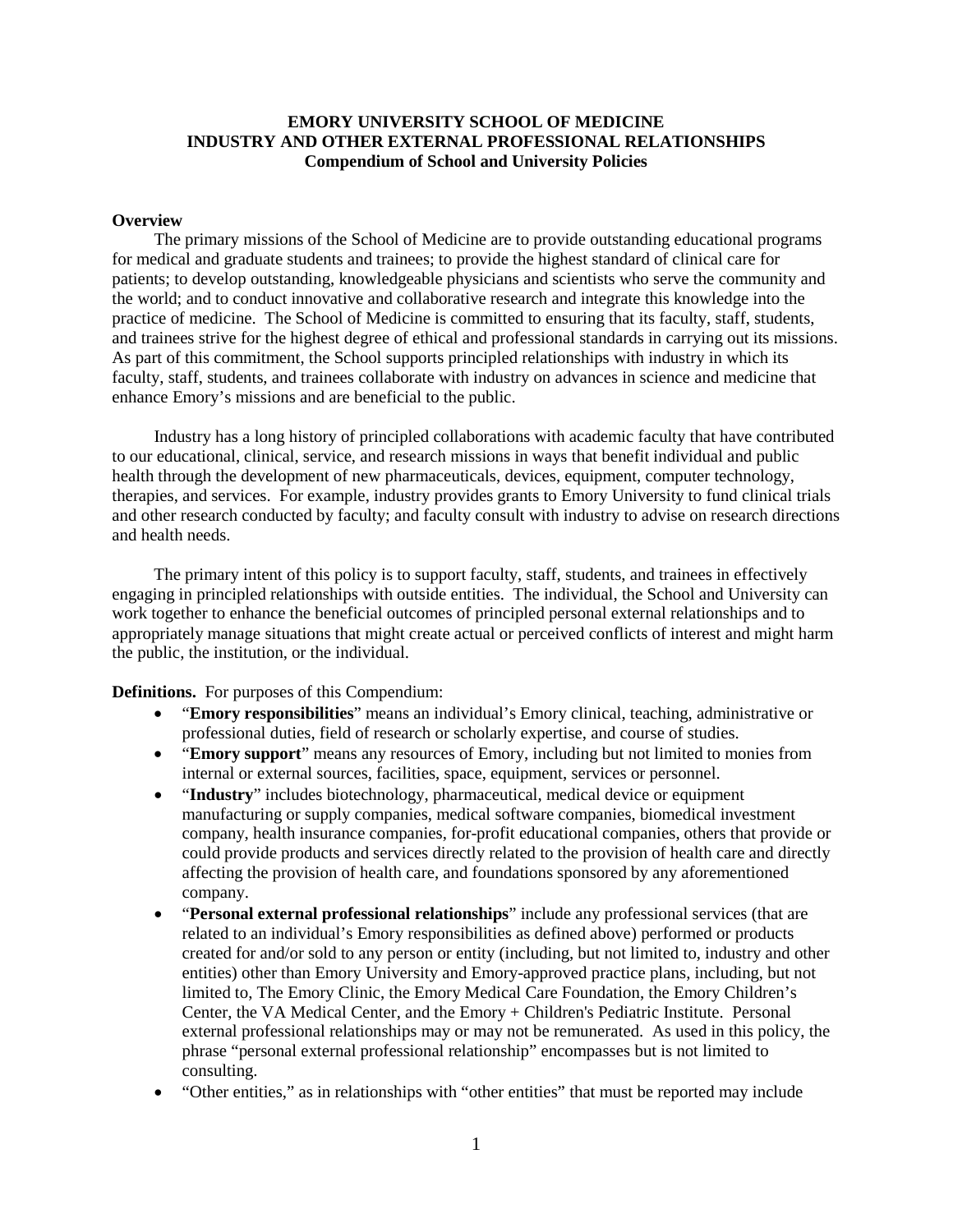other academic institutions and nonprofit foundations.

- "Faculty" includes the full-time and part-time faculty of the School of Medicine. It also includes senior officials of the School of Medicine – deans, directors of School of Medicine administrative units, department chairs, and department division directors - regardless of whether they hold faculty appointments.
- "Financial interest" includes (a) employment relationship; (b) intellectual property licensing fees and/or royalties (c) ownership interests (i.e., stock/options, dividends, equity); (d) holding any management position (e.g., director, officer, trustee, management employee), or (e) other factors as may be specified by applicable state or federal regulations. "Financial interests" as used in this policy does not include ownership of interests in diversified investments (e.g., mutual funds, retirement plans) where the individual does not control investment decisions, nor does it include non-controlling ownership of securities in large, publicly-held corporations unless the activities of the individual could have an other than inconsequential effect on the value of such securities. (Note that this definition of "financial interest" is different from the definition of "Significant Financial Interest" found in Emory University [Policy 7.7,](http://policies.emory.edu/7.7)  [Policy for Investigators Holding a Financial Interest in Research.](http://policies.emory.edu/7.7) When applicable, faculty, staff, trainees and students must adhere to the definition of Significant Financial Interest found in Emory University [Policy 7.7, Policy for Investigators Holding a Financial Interest](http://policies.emory.edu/7.7)  [in Research.](http://policies.emory.edu/7.7))
- "Intellectual Property" includes any intangible subject matter for which proprietary rights may be obtained or enforced pursuant to any international, federal, or state law, including, but not limited to, inventions (whether patentable or not), Copyrightable Works, Trademarks, Service Marks, domain names, trade secrets, trade dress rights, moral rights, formulas, designs, Software, programming code, New Media, intangible rights in machines, compositions of matter and devices, techniques, processes, procedures, systems, formulations, databases and compilations of information.

#### **Applicability**

The policies that make up this Compendium apply to School of Medicine faculty, staff, students, and trainees as specified in each component.

#### **I. EXTERNAL PROFESSIONAL RELATIONSHIPS**

**Overview.** The School of Medicine values principled personal external professional relationships in which its faculty, staff, students, and trainees collaborate with industry scientists and engineers on advances in science and medicine that enhance the School's missions, are beneficial to the public, and do not involve promotion and marketing. The School also supports personal external professional relationships with other institutions, medical and scientific professional organizations and foundations, and government agencies when they comply with School and University policies.

This policy advises faculty, staff, students, and trainees about personal external professional relationships that require the prior review and approval of the Department Chair and the Dean's Office. School of Medicine faculty must report personal external professional relationships with industry and other entities, as defined in this policy. Staff, students, and trainees must report personal external professional relationships with industry and other entities that are related to the research, academic, professional, or clinical activities in which they are involved. All reports must include the financial interests of immediate family members and domestic partners that are related to the reporting party's Emory duties or research. The School of Medicine will assist in managing any associated conflicts of interest or commitment that might arise in permissible personal external professional relationships or in eliminating those that cannot be effectively managed.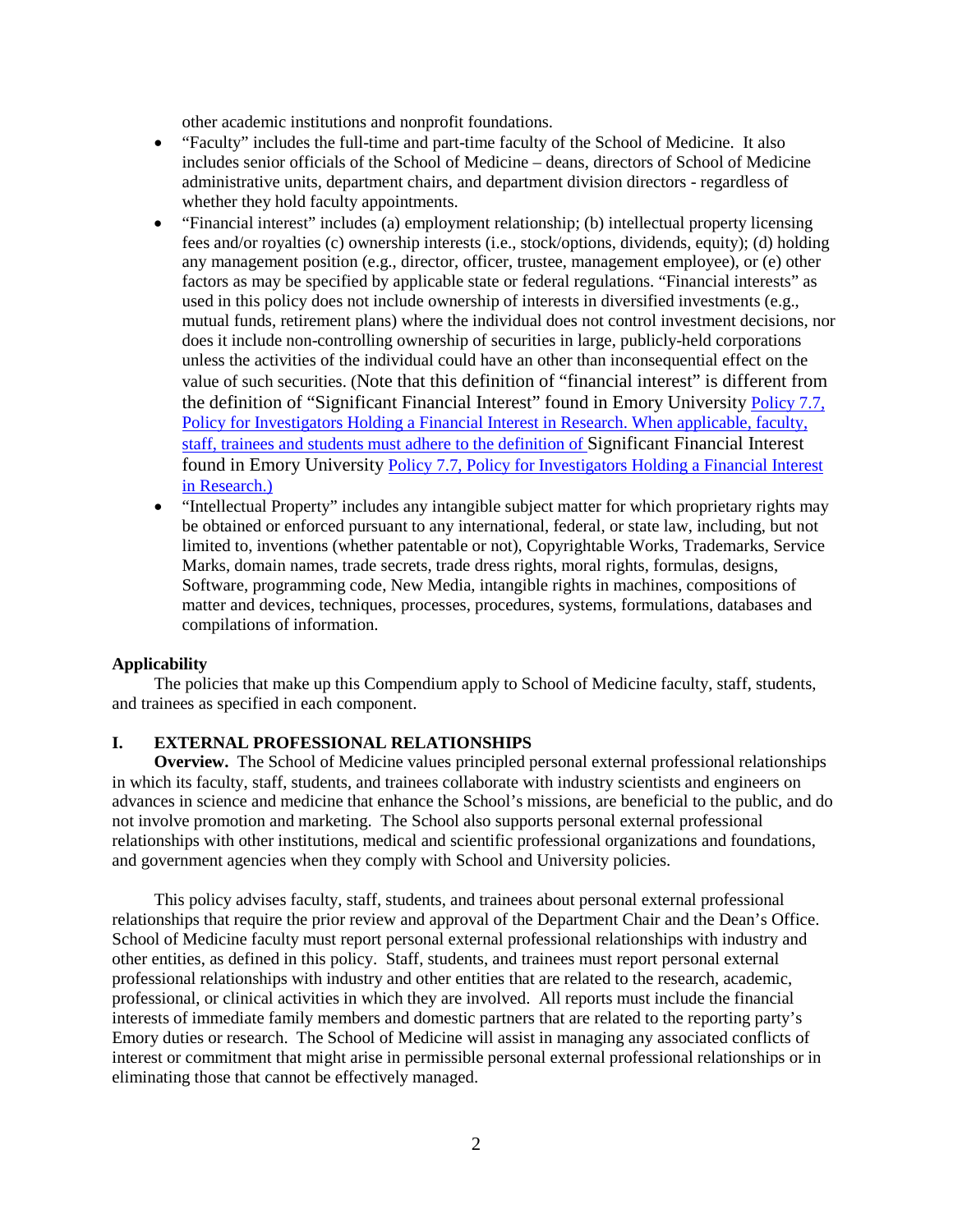#### **A. Reporting External Professional Relationships related to Emory Responsibilities 1. Procedure for Faculty**

Using the online process provided at the Emory University Conflict of Interest website [http://www.ecoi.emory.edu/,](http://www.ecoi.emory.edu/) each School of Medicine faculty member (including deans, directors of School of Medicine administrative units, departmental chairs, and departmental division directors) is required to report to the Department Chair and Dean's Office all of his/her proposed personal external professional relationships with industry and other entities, written or unwritten, that are covered under Section B.2. below. Faculty must report each relationship as it arises throughout the year (transactionally) and should not agree to, engage in, or receive remuneration for a relationship until it is reviewed and approved by the Department Chair or their designee and the Dean's Office. As part of the on-line reporting process, each faculty member must certify at least annually that all covered personal external professional relationships, if any, have been accurately reported. Faculty investigators must also comply with Emory University [Policy 7.7, Policy for Investigators Holding a Financial Interest in Research,](http://policies.emory.edu/7.7) which includes a requirement to report their own Significant Financial Interests in their personal external professional relationships with industry and those of their spouse and dependent children.

Approval by the Department Chair and Dean's Office will be contingent on whether the proposed relationship poses a conflict of interest or commitment in the individual's primary duties to the School of Medicine, Emory Healthcare, and other components of Emory University and whether the conflict can be managed. A formal review by the Emory University Conflict of Interest in Research Committee and/or the Office of Technology Transfer may be required before final approval can be given. To the extent feasible, the Dean's Office assists faculty members with problematic issues in their agreement, as part of the review. Factors that may be considered in the Chair and Dean's Office reviews include, but are not limited to:

- Whether the commitment of the faculty member's time to this and other external activities is in keeping with School and Department needs, may be beneficial to the academic career of the individual;

- Whether the proposed relationship is compliant with other School of Medicine and Emory University policies, including Emory University Policy 7.6, [Intellectual Property Policy,](http://policies.emory.edu/7.6) and Emory University Policy 7.7, [Policy for Investigators Holding a Financial](http://policies.emory.edu/7.7) Interest in Research.

#### **2. Procedure for Staff, Students, and Trainees**

Using the on-line process provided at the Emory University Conflict of Interest website [http://www.ecoi.emory.edu/,](http://www.ecoi.emory.edu/) School of Medicine staff and trainees must submit for review and approval to their supervisors, Department Chairs and Dean, and students must submit to the Dean, proposals for personal external professional relationships with industry and other entities that may create a conflict with their Emory responsibilities and obligations prior to agreeing to or engaging in such activities.

If a staff, student, or trainee is involved in an Emory research project, based on the roles of staff, students, or trainees described in research proposals submitted to Emory University, the central offices or Departments may contact the staff, student, or trainee for additional information about the financial interests in industry and other entities for submission to the Office of Sponsored Programs and, when applicable, to the University Research Conflict of Interest Office. Emory School of Medicine staff, students, and trainees must cooperate with these Offices in complying with School and University policies on conflict of interest in research.

# **B. Consulting and Other External Professional Relationships**

# **1. Traditional Academic Activities**

Traditional academic activities that are not typically required to be reported to the Dean's office include invited lectures at other academic institutions, invited presentations at academic professional associations and societies at their formal meetings and conferences, serving on government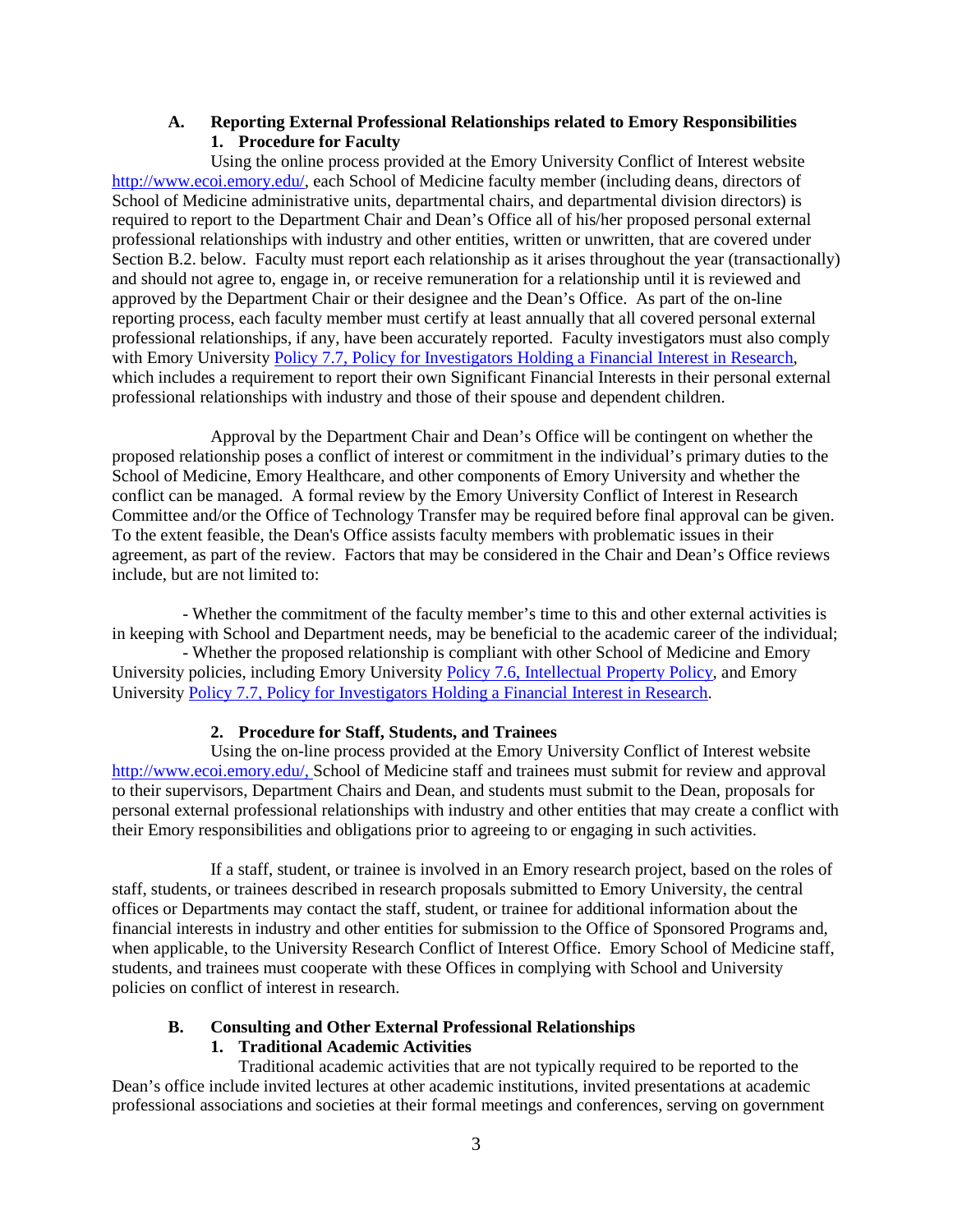or non-profit entity advisory panels and grant review bodies, and speaking at Accreditation Council for Continuing Medical Education (ACCME)-accredited continuing medical education activities sponsored and managed by and hosted at other academic institutions, governmental agencies, and academic professional association and society meetings. Faculty are not required to report these activities to the Dean's Office, unless otherwise directed. The Department Chair may require a faculty member to report his/her traditional academic activities to the Chair for assessment in view of the needs of the Department, Emory Healthcare, and the School of Medicine. Faculty who have questions about whether an activity should be reported may contact the Dean's Office.

If compensation is received for any such aforementioned activity and the activity is sponsored and/or managed/hosted by for-profit, independent continuing medical education companies or by foundations established by industry, the activity must be reported via eCOI to the Department Chair and Dean's Office for review and approval prior to engaging in the activity.

School of Medicine faculty are encouraged to engage in traditional academic activities (examples provided below) external to Emory that advance the missions of the School of Medicine, promote the academic programs and goals of the Department and the individual, or benefit the public.

# **2. Common Personal External Professional Relationships that Require Dean's Office Approval**

School of Medicine faculty must report their proposed personal external professional relationships with industry and other entities that are related to their Emory responsibilities, except traditional academic activities (as described above), to the Department Chair and Dean's Office for review and approval prior to engaging in or accepting remuneration for the activities. Faculty investigators must also comply with the financial reporting requirements specified in Emory University [Policy 7.7, Policy for Investigators Holding a Financial Interest in Research,](http://policies.emory.edu/7.7) which includes a requirement to report their own Significant Financial interests in their personal external professional relationships with industry and those of immediate family and domestic partners.

Agreements between a faculty member and industry or other entities must provide that remuneration paid by the external entity go directly to the faculty member, who is acting in his/her private capacity and not as an agent of Emory University. The faculty member is personally responsible if any claims or damages arise from his/her personal external professional relationship. Remuneration in any form must be at fair market value for the services provided, and only reasonable travel expenses may be reimbursed by industry or other entity. These relationships with industry and other entities cannot create unmanageable real or perceived conflicts of interest or commitment for Emory.

#### **a. Consulting for Industry**

Faculty members should be aware that even the most principled compensated consulting activities related to research might constitute a perceived conflict of interest in research or clinical service, and might warrant restrictions on a faculty member's ability to engage in related areas of research and/or to involve students and trainees in research that the Emory University Research Conflict of Interest Office has determined is subject to a management plan. Faculty members will be required to eliminate conflicts of interest in research, academic, professional, or clinical activity that cannot be managed effectively and therefore would compromise or prevent them from carrying out their Emory obligations.

School of Medicine faculty members who propose to serve as consultants to industry should adhere to the highest ethical and professional standards in conducting these external activities, and also the pertinent School of Medicine and Emory University policies that support the following principles.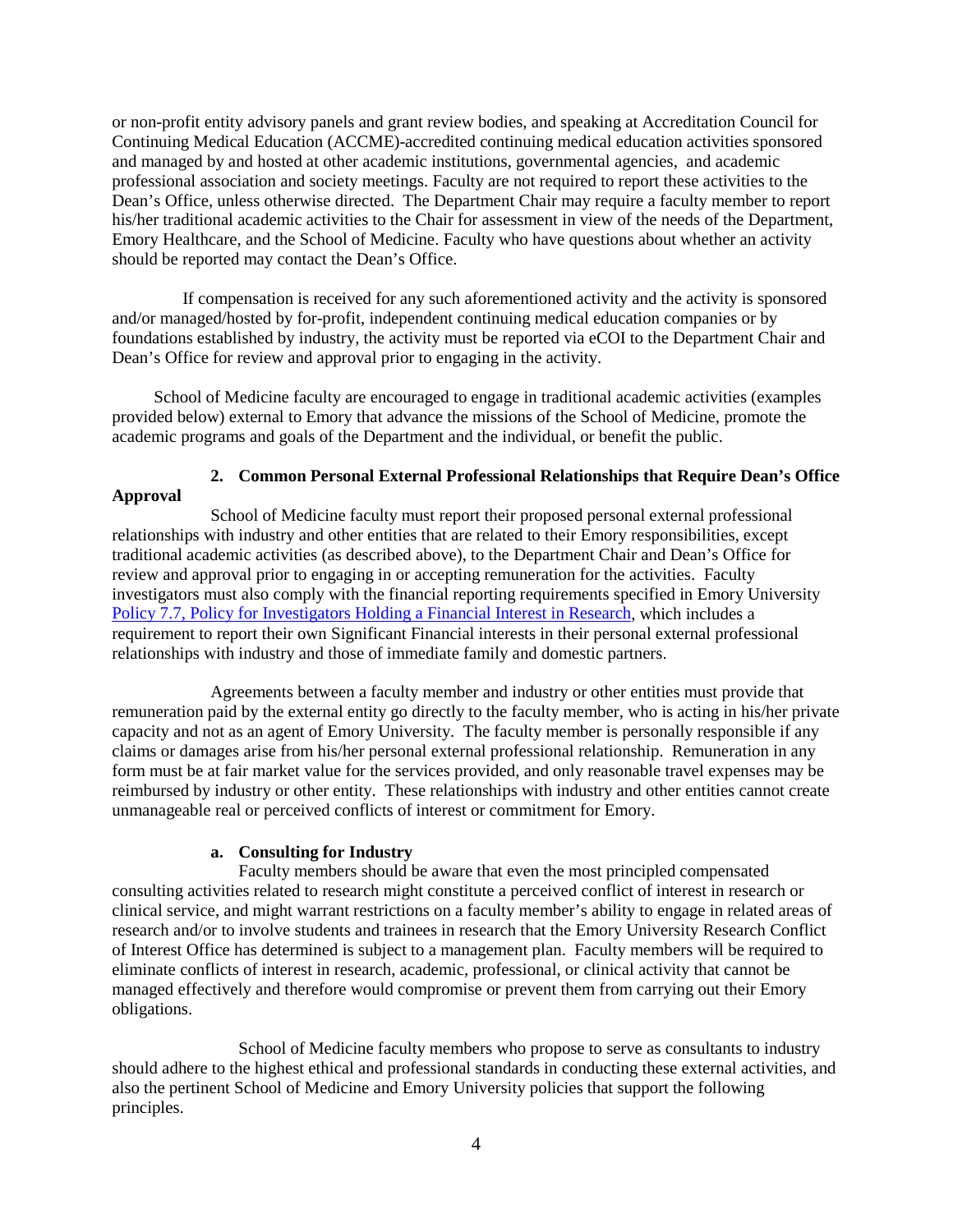- Final approval of the proposed personal external professional relationship may be subject to reviews under and terms of other policies, such as Emory University [Policy 7.7, Policy for](http://policies.emory.edu/7.7)  [Investigators Holding a Financial Interest in Research,](http://policies.emory.edu/7.7) the policies of the Institutional Review Board, EHC Compliance Policies, and others.
- Pursuant to existing Emory Universit[y Policy 7.6, Intellectual Property Policy,](http://policies.emory.edu/7.6) Emory University owns Intellectual Property developed by Emory faculty, staff, and post-graduates that is related to the individual's normal duties (including clinical duties), course of studies, field of research or scholarly expertise, or was made with the use of Emory Support, including when such Intellectual Property is developed in the performance of an external consulting activity. Emory may agree in writing to surrender its claim to such Intellectual Property under certain circumstances, which include, among others, that no Emory Support was utilized in conception or reduction to practice of the Intellectual Property and that the Emory personnel receives no compensation for the Intellectual Property from any third party.
- Faculty may not use School of Medicine or Emory University resources (outside of reasonable use of office space, computer, computer networks, and general office equipment) in their personal external professional relationships, solicitation of funds for non-university purposes, political and other non-university sponsored organizing efforts, personal communications or complaints, and other non-university business without the written authorization of the Department Chair, Unit Head, or Dean. University resources include but are not limited to, facilities, personnel, letterhead, equipment, funds, supplies, services, and communication networks.
- Faculty who have personal external financial relationships with industry and other entities that also transact business (such as companies that are vendors to Emory) or compete with Emory cannot participate in Emory or Emory affiliate business decisions concerning those entities (Emory University Policy 2.25, [Ethical Guidelines for procurement services\)](http://policies.emory.edu/2.25).
- Officials of the School of Medicine (deans, department chairs, directors of School of Medicine administrative units, department division directors) are held to a higher standard than others and sometimes will not be allowed to participate in personal external professional relationships with industry because of their fiduciary duty to Emory and their positions.
- Many of the principles listed here also apply if the faculty member's immediate family member has a financial interest in industry or other entities that is related to the Emory responsibilities of the faculty member.

Examples of private, external consulting with industry that may be approved include, but are not limited to, serving on scientific advisory boards to review research on novel products; serving on panels to review and objectively evaluate the data from clinical trials sponsored by industry; developing educational materials for websites that are directed towards the public for health promotion, explanation of diseases, and evidence-based diagnostic and therapeutic measures; advising industry about the structure of clinical trials; and advising industry about the design, appropriate clinical use, or internal research on its products.

#### **b. Serving as an Expert Witness or Providing Legal Consultation**

School of Medicine faculty and personnel may be asked to serve as expert witnesses in court or to provide advice to law firms, and may receive compensation and reasonable travel expenses for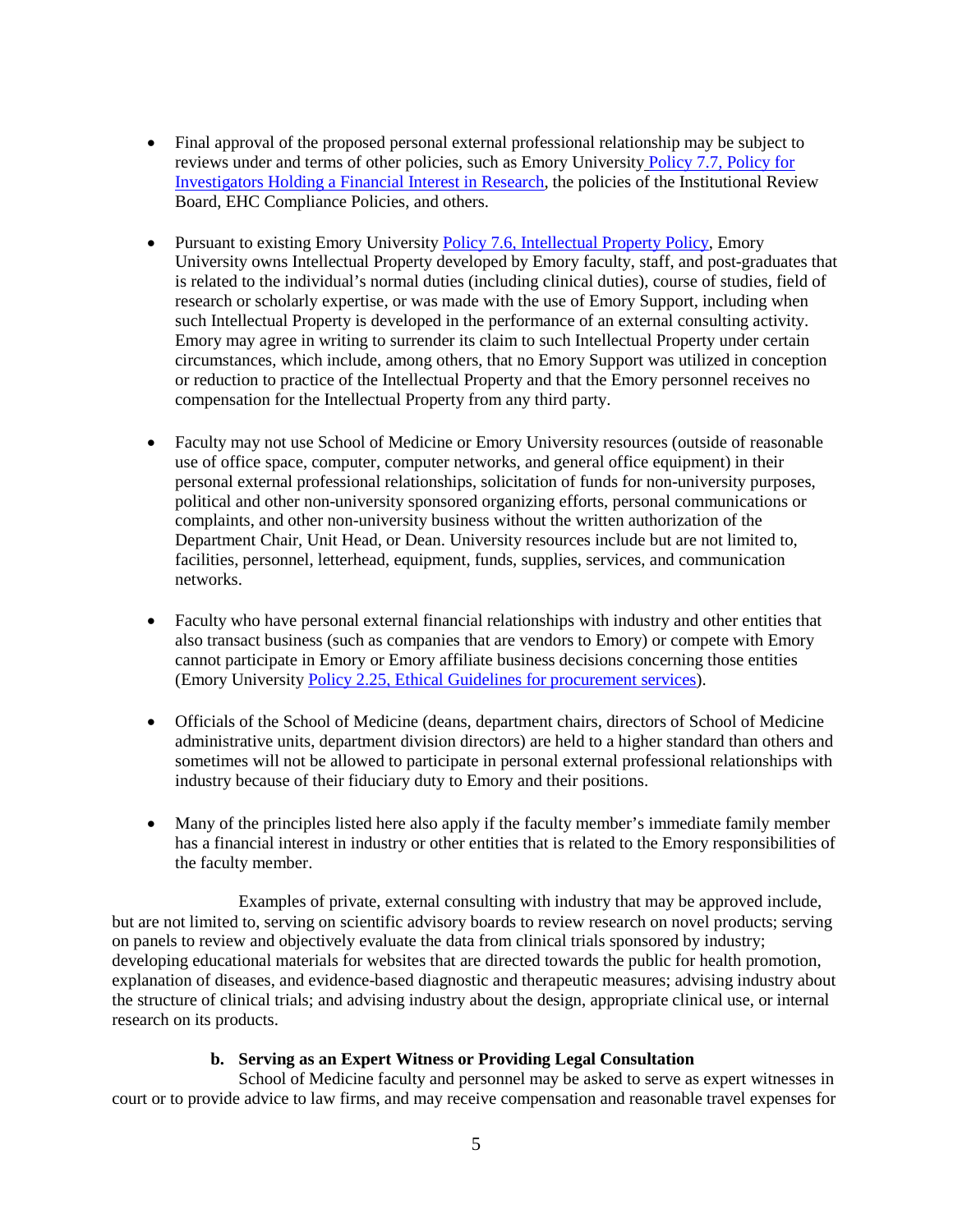their services. This proposed activity must be submitted to the Department Chair and Dean's Office for review and approval before agreeing to, engaging in, or receiving compensation for the activity. Details that will be requested for the review include: name and address of the law firm; names of all parties potentially involved in the case; parties on whose behalf the faculty member will be offering testimony; names and/or affiliations of any other expert witnesses, if known; and scope of work and expected compensation. The Emory University Office of Risk and Insurance Services will review the proposed expert witness/legal consulting activity to ensure that it is compliant with pertinent policies. Failure to obtain Dean's Office approval for an expert witness activity may result in a Reservation of Rights Letter from Clifton Casualty Insurance Company, Ltd.

#### **c. Serving as an Officer or Board of Directors Member**

School of Medicine faculty must report in advance proposals to serve in a fiduciary capacity (e.g., corporate officer, board of directors member) for industry or other commercial or for-profit entities for review and approval by the Department Chair and Dean, regardless of whether the activity is compensated.

#### **d. Accepting a Faculty Appointment at another Institution**

As detailed in the [School of Medicine Guidelines for Appointment, Promotion, and](https://med.emory.edu/administration/faculty_affairs_dev/documents/SOM_PT_Guidelines_2017.pdf)  [Tenure](https://med.emory.edu/administration/faculty_affairs_dev/documents/SOM_PT_Guidelines_2017.pdf) requests from School of Medicine faculty to accept voluntary, joint, or secondary appointments at other academic institutions might be approved. Faculty are required to submit proposals for such faculty appointments through eCOI to their Department Chairs and Dean for review and approval prior to engaging in the activity or signing any documents.

# **e. Receiving Licenses, Royalties, and Equity**

School of Medicine faculty must report their proposed personal external professional relationships with industry and other entities in which they expect to receive royalties or equity or under which they or [Emory](http://policies.emory.edu/7.6) University is expected to license its Emory-owned technology, as defined in Emory University Policy 7.6, [Intellectual Property Policy.](http://policies.emory.edu/7.6) Faculty must report these relationships to the Department Chair and Dean's Office using the online reporting system [\(http://www.ecoi.emory.edu/\)](http://www.ecoi.emory.edu/) for review and approval prior to agreeing to, engaging in, or accepting remuneration for the licensing or other activities.

#### **f. Forming or Engaging in a Faculty Start-up Company**

School of Medicine supports innovative and entrepreneurial activities by the faculty that will benefit the School, Department, and Emory University, as well as the individuals. School of Medicine faculty must report their proposed personal external professional relationships with their own and other Emory faculty start-up companies in which they have or expect to have a financial interest or under which they or Emory University is expected to license its Emory-owned technology, as defined in [Emory University Policy 7.6,](http://policies.emory.edu/7.6) Intellectual Property Policy. Faculty must report these relationships to the Department Chair and Dean's Office for review and approval prior to engaging in or accepting remuneration for the activities. The review of start-up companies will include analysis of the following policy issues, where applicable and relevant.

• Being a founder of and/or having a financial interest in a start-up company that licenses Emoryowned intellectual property may require restrictions on research that may be related to the start-up company. Faculty will be expected to work closely with the Emory University Research Conflict of Interest Office to develop a management plan before grant funds can be accepted, or human subject research is performed.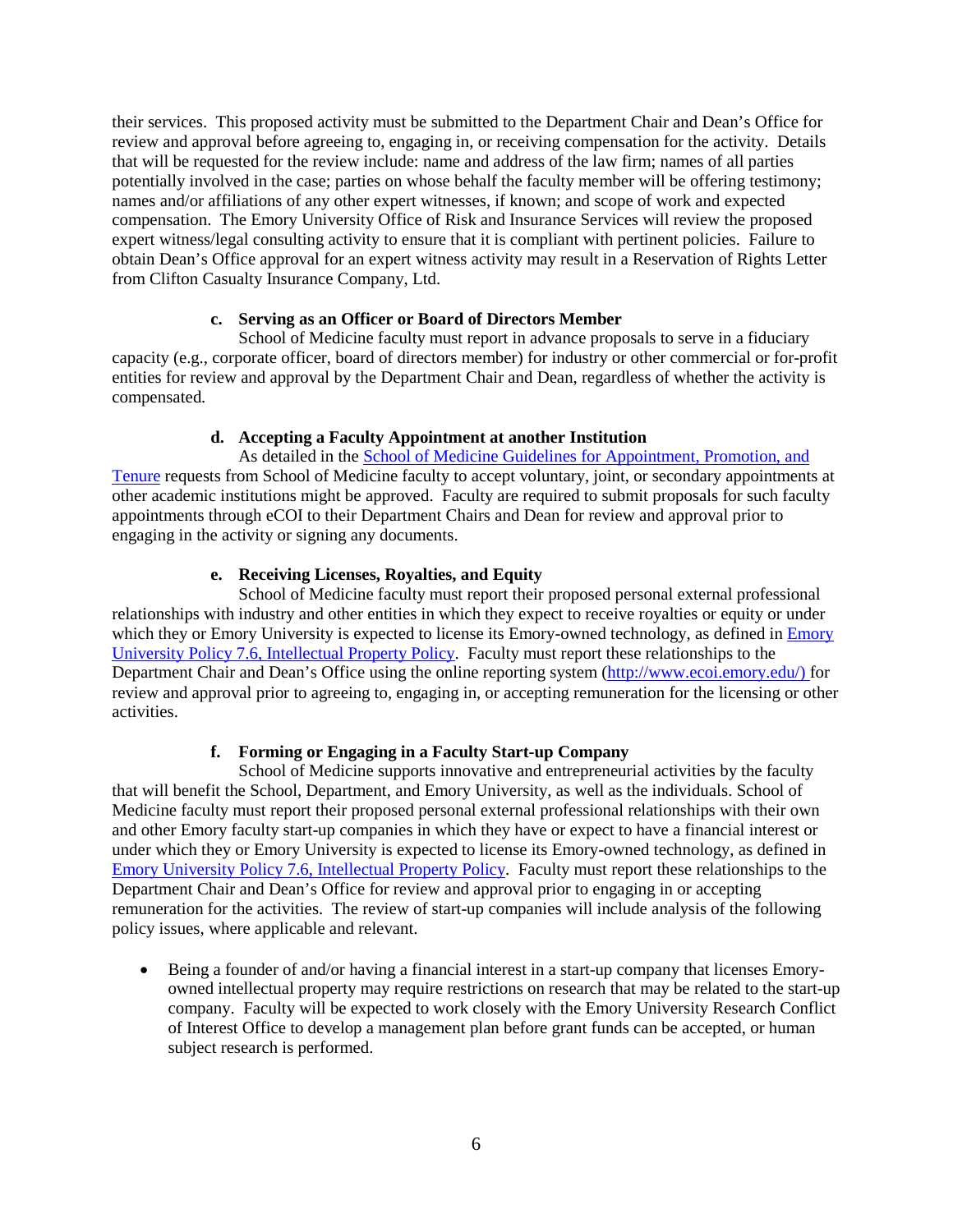- Written documentation, such as a Business Plan or Consulting Agreement, that describes the faculty member's roles and responsibilities with the start-up company should be submitted in support of the Dean's Office review.
- University policy does not allow employees to negotiate with the University on behalf of their own external financial interests and companies.
- Students and trainees may be involved in Emory research related to a faculty start-up company and in a faculty start-up company as long as there is a Dean's Office approved management plan governing the proposed arrangement.
- Any proposed supervisory relationship between the faculty member and other Emory faculty involved in the start-up company should be reported to the Dean's Office for review and approval.
- Faculty may not use any Emory facilities, resources, or staff in support of a start-up company unless this use is covered under an institutional agreement such as sponsored research or other fee-for-service agreement between Emory and the start-up company.

#### **3. Personal Professional External Activities with Industry and Other Entities That Are Prohibited**

# **a. Participating in Speakers Bureaus; Sales and Marketing for Industry**

School of Medicine faculty, staff, students, and trainees may not speak, be panelists, or give presentations in any other form at industry events when the primary purpose of the event is marketing and sales to industry customers, regardless of whether compensation is provided, the actual content of the faculty member's or other's presentation is promotional, the industry requires oversight of the content and provides materials for the presentation, or the event is hosted directly by the industry or by a for-profit, independent entity on behalf of the company. If faculty, staff, students, and trainees choose to attend such events, they may not receive compensation, gifts, food or beverages, travel expenses, or other forms of remuneration for attending. Emory's name, marks, and resources may not be used in sales and marketing for industry, even in faculty titles. Examples include, but are not limited to, dinners hosted by industry in restaurants, and independent industry events for industry customers and clients.

#### **b. Advising Investment Firms**

To prevent any perception of participation in insider trading, faculty, staff, students, and trainees are prohibited from directly or indirectly disclosing confidential information of any kind, including unpublished results from research and clinical trials, to individuals or companies that trade stock or advise such companies based on the information.

# **c. Advising, Creating Materials or Training for Industry on Marketing and Promoting Products**

School of Medicine faculty, staff, students, and trainees are prohibited from providing advice to industry or training sales and marketing representatives on selling, marketing, or promoting a company's products/services. Faculty are also prohibited from participating in marketing activities online and from producing marketing and promotional materials for industry or for independent, for-profit third parties that produce such materials for industry. When these activities are included in the scope of work in proposed consulting agreements between industry and faculty members, the Dean's Office will assist faculty in removing these activities from the applicable agreement.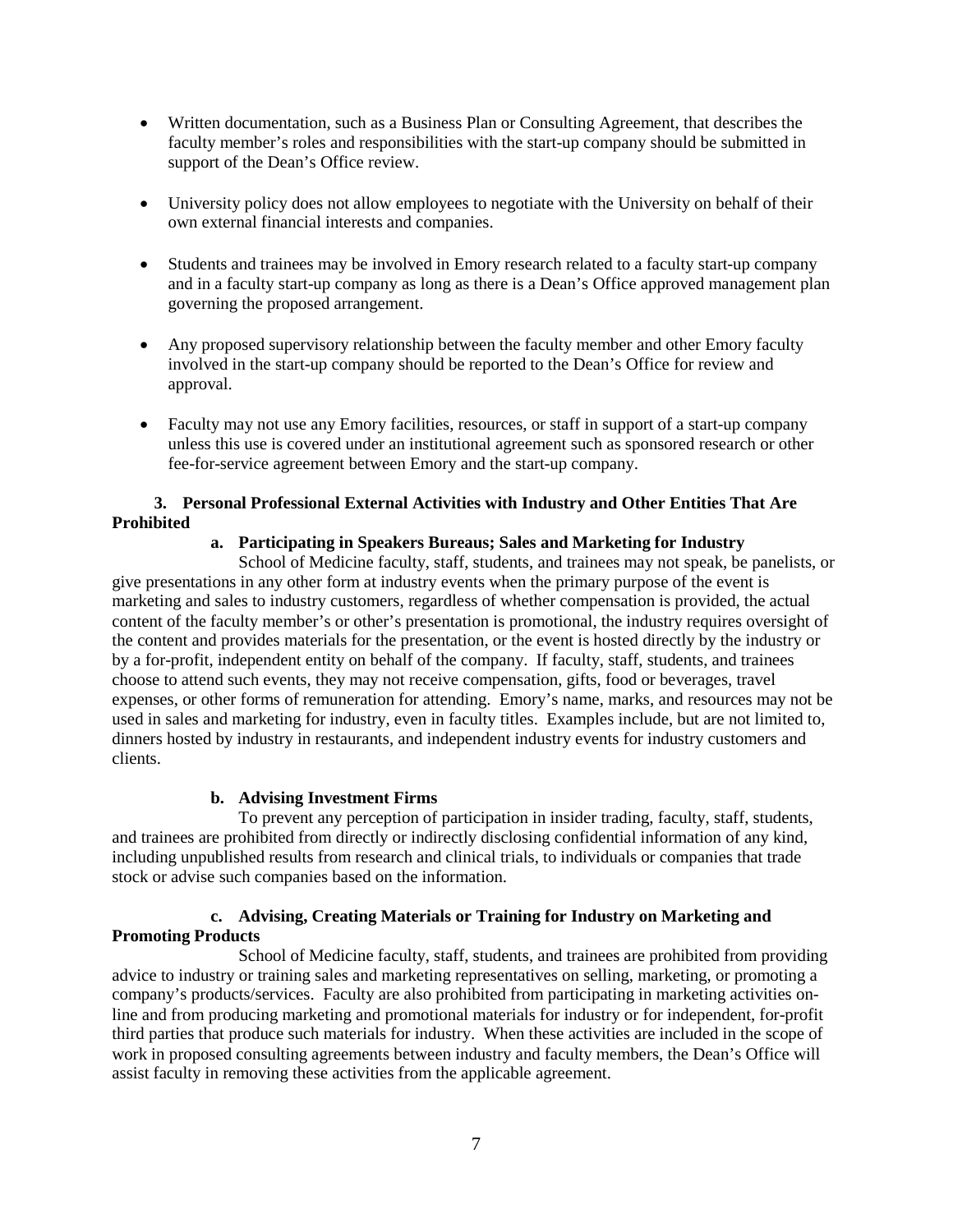#### **d. Accepting Remuneration for Listening to Sales Talks or Attending Industry-Sponsored Education and Training**

School of Medicine faculty, staff, students, and trainees are not permitted to accept remuneration, reimbursement, or compensation in any form for listening to sales presentations in person, on-line, or on the telephone by industry representatives, or for attending industry-sponsored activities except as part of an approved personal external professional relationship as a consultant.

#### **II. GIFTS FROM INDUSTRY**

**Overview.** Industry has a long history of generosity in its gifts and donations to medical schools. The funds support medical education, biomedical research, and faculty development; help medical schools achieve new discoveries for the prevention and treatment of disease; and support new and ongoing programs in the education of faculty, students, and trainees – all beneficial to improved public health. Some gifts and their acceptance, particularly when they establish individual relationships between an individual and a company, may be perceived as unduly influencing mission-related decisions and therefore, inappropriate in an environment of unbiased education, research, and clinical care.

**General Policy.** The School of Medicine will accept and use appropriate gifts and donations from industry through a transparent, documented, principled process that protects objectivity in its decision making; helps to prevent the establishment of individual reciprocal relationships with industry; and minimizes the perception and the actuality that gifts are directed to or for the benefit of specific individuals or programs. Information about gifts from industry to the School of Medicine will be coordinated through communications among the School of Medicine Office of Development; School of Medicine Office for Industry Relationships; Emory University, Emory Healthcare, and School of Medicine Purchasing Offices; Emory University Research Conflict of Interest Office; and Emory Healthcare Compliance Office.

#### **A. Gifts from Industry to Individuals in the School of Medicine**

At a non-industry hosted professional conference that is hosted by a non-profit professional or charitable organization (e.g., American Heart Association, American Board of Surgery, but not the Pfizer Foundation or the Janssen Foundation), university, or health system, and which is reasonably open to all who wish to attend, School of Medicine faculty, staff, trainees, and students may accept from industry food and drink that is available to all conference attendees. Outside of this context, the acceptance of gifts from industry, including faculty start-up companies, by individual faculty, staff, trainees, and students, regardless of the purpose or value, is prohibited. Examples include, but are not limited to, pens, pads, and other promotional items; cash; meals; entertainment such as tickets to events, golf, and other outings; medical or research equipment, devices, or other products or services or discounts on same; use of company vehicles or vacation facilities; travel expenses; stocks, equity, and other such financial offerings; group gifts; textbooks; biological samples; software; computer hardware and accessories; portable electronic devices; consulting, financial, and other services; and office and research supplies.

Faculty, staff, trainees, and students are reminded that gifts of any value made to physicians may be publicly reported by industry on a CMS web site in compliance with the Physician Payment Sunshine Act. The following link provides information regarding the CMS Open Payments System [https://www.cms.gov/openpayments/.](https://www.cms.gov/openpayments/)

The acceptance of compensation for travel expenses directly from industry by School of Medicine faculty, staff, students, and trainees is not allowed except under the terms of a personal external compensated professional agreement that has been reviewed and approved by the Department Chair and Dean's Office. For example, School of Medicine personnel may not accept from industry, gifts or travel or accommodation funds or reimbursement, or meals to attend events unless they are providing services at the event and such activity has been approved by the Chair and Dean's Office in advance.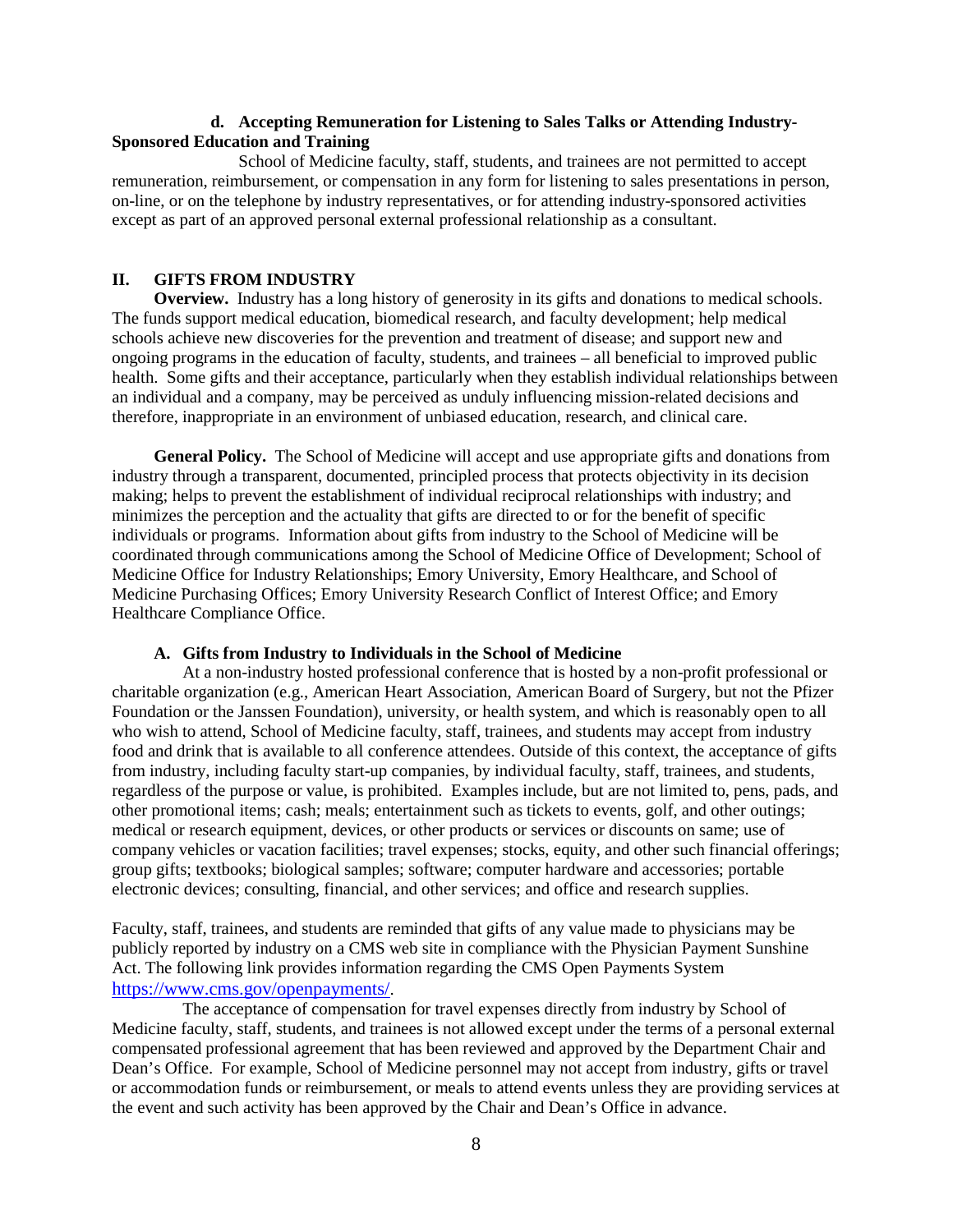#### **B. Gifts of Pharmaceuticals**

Individual School of Medicine faculty, staff, students, and trainees may not accept pharmaceuticals from industry, even when purportedly for use by the individual and colleagues for patient care or education. Pharmaceuticals may be donated to the Emory Healthcare pharmacy or to the pharmacies of Emory affiliate health care facilities in which School of Medicine personnel provide patient care, and pharmaceutical company representatives should be directed to the applicable pharmacy. If the donation to the health care facility is not possible and patients will be disadvantaged because they do not have access to the pharmaceutical, the faculty physician should contact the Emory Healthcare Chief Compliance Officer for assistance in arranging patient access to the pharmaceutical.

Gifts of pharmaceuticals for use in research will be centrally managed by the Emory Investigational Drug Service, consistent with [Emory University Policy 7.14, Investigational Drug](http://policies.emory.edu/7.14)  **[Management for Clinical Studies.](http://policies.emory.edu/7.14)** 

Prior to purchasing a product, faculty investigators may accept samples from industry to determine whether the product will meet the needs of their specific research, if the following requirements are met.

- •
- The sample would not be ordinarily covered under a Materials Transfer Agreement (MTA).
- The intent of the use of the sample is that the investigator will purchase more if it meets the research needs.

#### **C. Gifts of Funds from Industry to School of Medicine to Support Education and Other Professional Activities**

All gifts of funds from industry to support non-ACCME-accredited education, other educational initiatives, and other professional activities in the School of Medicine will be managed centrally through the School of Medicine, Woodruff Health Sciences Center, or University Development Offices and placed in designated pooled accounts either in the Dean's Office or in the central administrative office of a School of Medicine Department, depending on the nature and purpose of the gift. Receipt, allocation, and use of the funds must be free of real or perceived conflicts of interest.

Excluding research and sponsored activity funding, which is managed through the University's research administration offices, funds given by industry for educational initiatives and other professional activities may be earmarked for areas of interest to the donor, but must not be given in a way that specifically directs the funds to or for the benefit of specific individuals.

The transactions for gifts of funds from industry will be documented through the Office of Development and Alumni Relations and shall comply with School and institutional policies. Such gifts will be unrestricted in the sense industry will have no expectation of benefit in return, such as identification of the company to the individual recipient of the funds, use of the Emory name and marks in industry promotional and marketing activities, influence on the curriculum, access to School of Medicine employees and students for marketing and sales, Emory endorsement for company products, a promise to purchase or use industry products, use of Emory facilities and resources by industry or uninvited presence of industry in Emory facilities, services to industry by School of Medicine faculty, associated research or training agreements for industry.

Industry may name a gift to the School of Medicine pursuant to the following criteria:

**1.** The company and its products and services align with the missions and values of the University and the School of Medicine;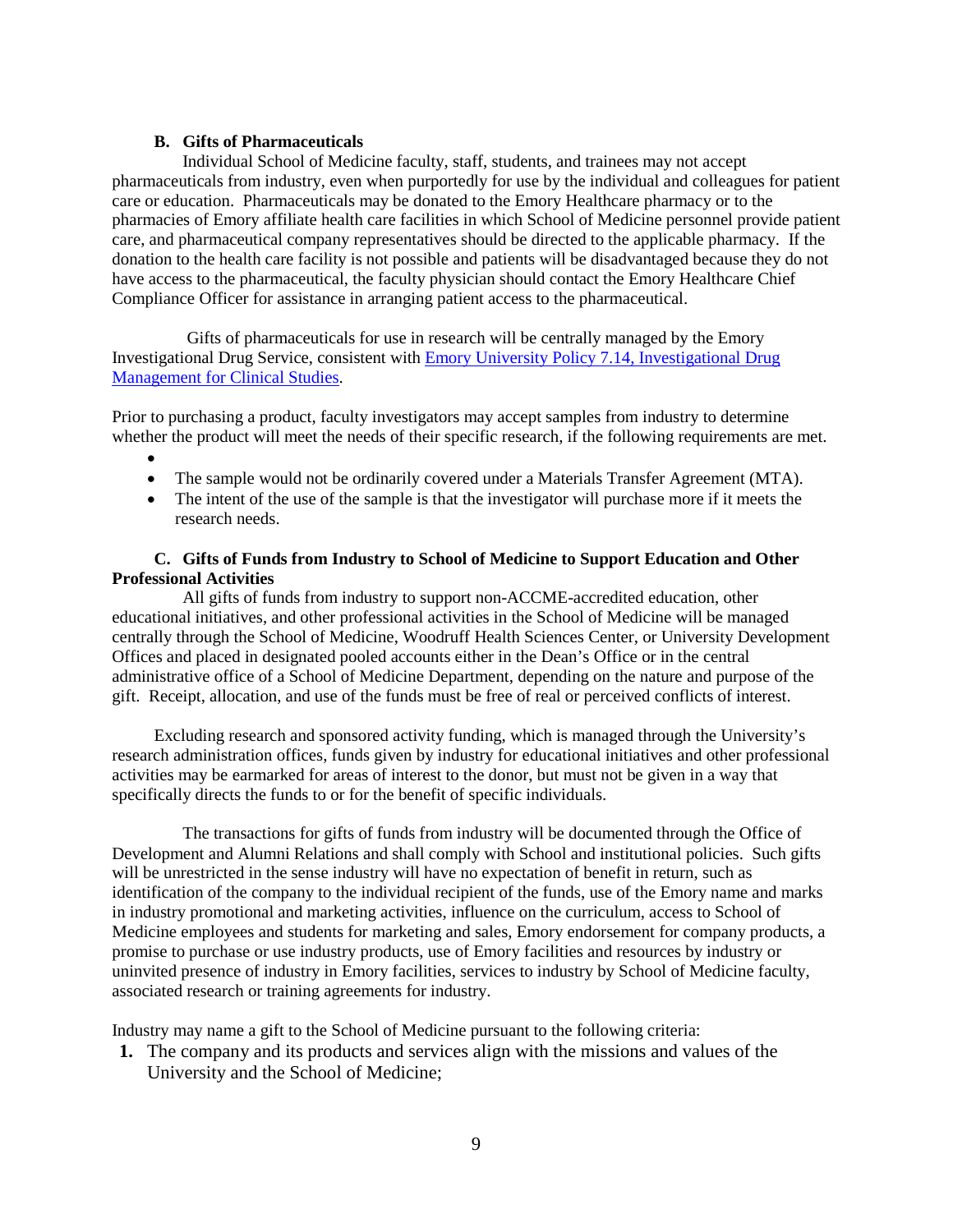- **2.** Neither the naming, nor the acceptance of the gift would create a conflict or competitive advantage for the company as a supplier of goods or services to Emory;
- **3.** There shall be no stipulation for the School of Medicine or the University to utilize or provide any exclusivity to the company or its affiliates; and
- **4.** The assigned name can be relinquished at the sole discretion of the School of Medicine.

The Dean's Office and Departments will manage the pooled industry funds free of conflict of interest or commitment or industry influence on decision makers or recipients. All reasonable efforts will be taken to ensure that the recipient of industry funds does not know the specific industry source. The Dean's Office or Departments, as appropriate, will select the recipients, initiatives, and professional activities to be supported by these funds without input from industry. Examples of allocations of funds from pooled accounts include support for fellowships and scholarships, departmental educational programs and courses, faculty development courses, and faculty and trainee travel expenses to attend meetings. In no case will gifts, funds, unrestricted grants, and the like be accepted directly from industry by individual faculty members, department chairs, or staff for deposit into personal or other external accounts.

Acknowledgments of the generosity of industry donors in providing support for education and other professional activities will be memorialized in appropriate Departmental and School of Medicine publications and other appropriate venues.

Industry grants for ACCME-accredited CME activities must be handled by the School of Medicine Office of Continuing Medical Education. For each education grant, there must a letter of agreement between the School and the corporate entity indicating that the education activity will be planned and implemented without any input from the corporation providing the grant.

#### **D. Donation of Equipment and Devices from Industry**

Gifts of equipment, devices, supplies and the like from industry for use in non-ACCMEaccredited education, research, and clinical care conducted by School of Medicine faculty will be coordinated centrally by the School of Medicine through the School of Medicine, Woodruff Health Sciences Center, or Emory University Development Offices, as appropriate and consistent with institutional policies. The gift transactions will be documented in agreements. Such gifts will be unrestricted in the sense that the company will have no expectation of, nor will the company receive, a return benefit.

When gifts of equipment, devices, or supplies are used by a faculty member in a training setting, introductory comments should be made that include the following information:

- The use of the equipment, device or supplies is evidence-based
- The use of the item does not imply its endorsement by Emory
- Similar equipment, devices or supplies are available from other vendors (if applicable).

Donations or loan of equipment for ACCME-accredited CME activities must be handled by the School of Medicine Office of Continuing Medical Education (OCME). For each of these "in-kind" donations, there must a letter of agreement between the OCME and the corporate entity indicating that the education activity will be planned and implemented without any input from the corporation providing the equipment.

#### **E. Gifts to the School of Medicine by Faculty**

The School of Medicine is grateful for the generosity of its faculty who contribute funds to support its missions and encourages them to donate to support research and educational initiatives and to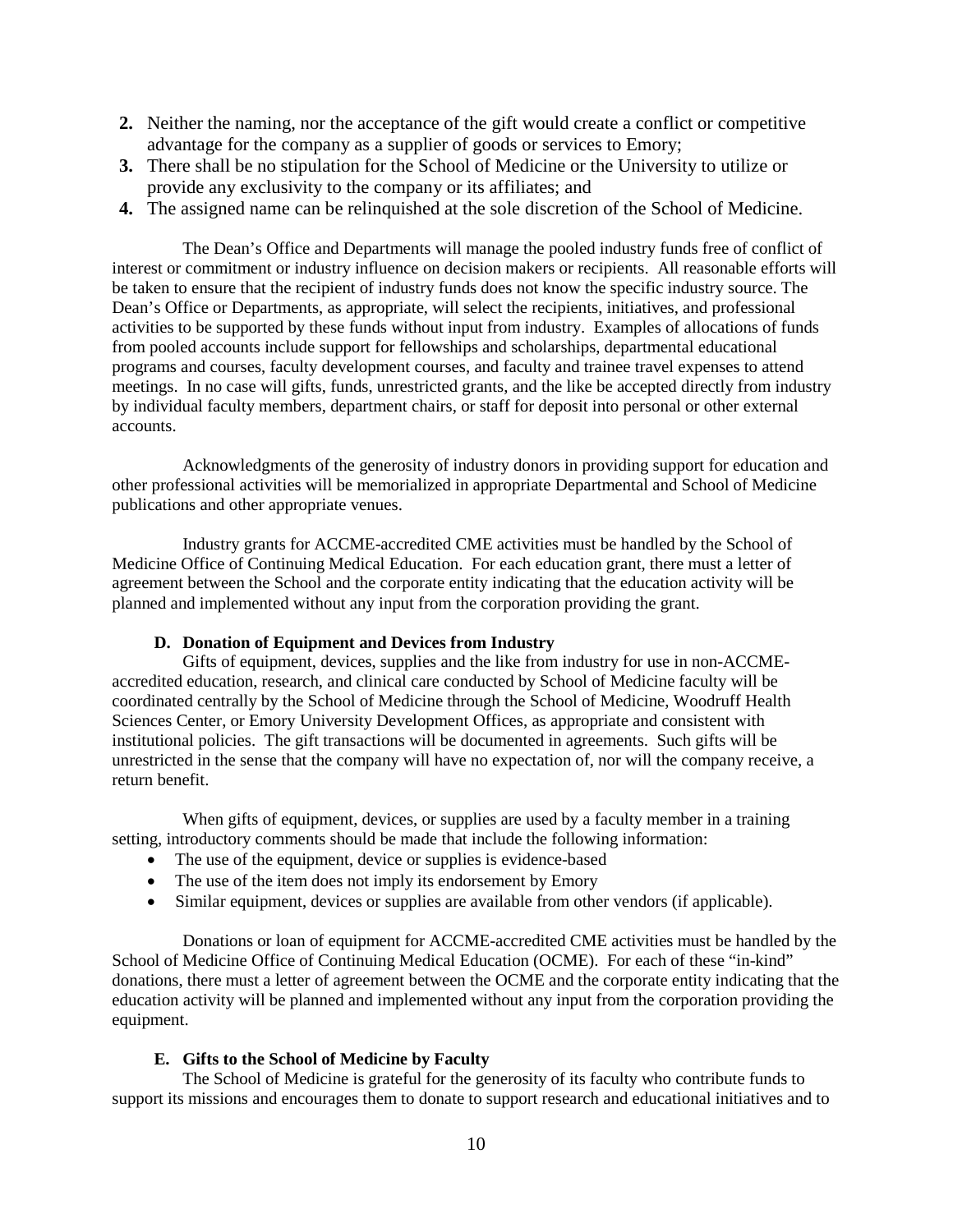support more generally the operation of the medical school and its departments. Faculty may not, however, donate funds or other gifts for the discretionary accounts over which they derive direct personal benefit. Faculty who engage in compensated personal external professional relationships with industry may not direct industry to transfer the remuneration from their compensated personal external professional relationships to Emory for their discretionary accounts or for other accounts that directly benefit the faculty member. If faculty arrange for such compensation to be donated by industry to the School of Medicine for other purposes, a gift agreement will fully describe the nature of this transaction and will be reviewed for adherence to policies.

#### **F. Gifts of Food from Industry for School Activities**

School of Medicine faculty, staff, trainees, students, departments, and administrative units may not solicit or accept food and drink from industry representatives for School of Medicine hosted or organized activities.

#### **G. Gifts of Educational Materials to Individuals or Departments in the School of Medicine**

 Occasionally books, brochures, and other materials provided by industry are the best available for educating student, trainees, and patients in a particular area. Examples include, but are not limited to, illustrated drawings of organ systems and treatises on certain diseases. School of Medicine faculty, staff, students, and trainees, departments, or units that wish to use such materials in their educational activities for Emory must pay the fair market value for the materials. Faculty physicians should avoid displaying such educational materials in patient care areas if the names, marks, and logos of the company are easily visible, as promotional displays for industry are not allowed in public or patient-care areas.

#### **III. SITE ACCESS BY INDUSTRY**

**Overview.** The School of Medicine recognizes the necessity for faculty and staff to interact with industry in several contexts, including on-site education about new pharmaceuticals, equipment, devices, and supplies; on-site training of faculty in new industry devices and equipment purchased by Emory; and on-site education about industry products. When these interactions are conducted in a principled manner that protects the integrity of research, education, training, and clinical programs, and that protects patients and individual and institutional reputations, they are positive and beneficial in furthering School of Medicine missions and benefitting the public. This policy provides guidance to faculty and staff who interact with industry at Emory and in Emory activities elsewhere.

#### **A. Access to Emory and Affiliate Buildings**

Industry representatives are not permitted in Emory and Emory affiliate buildings unless they are invited by a faculty member or authorized senior staff member. Faculty and senior staff members may invite industry representatives only for legitimate sales, servicing (e.g., installation, repair, or removal), demonstration, and training purposes. Industry representatives are permitted in patient care areas only when they are invited by a faculty member or senior staff member to provide necessary training on devices and equipment or, under limited circumstances and when their expertise is essential, to facilitate a clinical procedure involving a pertinent device. They may not engage in sales, marketing, and promotional activities at any time before, during or after the training. Industry representatives are not permitted to announce promotional events through Emory communication systems or using Emory personnel. School of Medicine Departments, personnel, and administrative offices may not provide mailing lists, email address lists, or other group contact information to industry for use in inviting Emory personnel to promotional activities or for distributing promotional material to School of Medicine personnel. All of the interactions with industry must be free of conflicts of interest and commitment that could compromise the integrity of research, educational, training, and clinical programs or compromise patient safety and individual and institutional Emory reputations.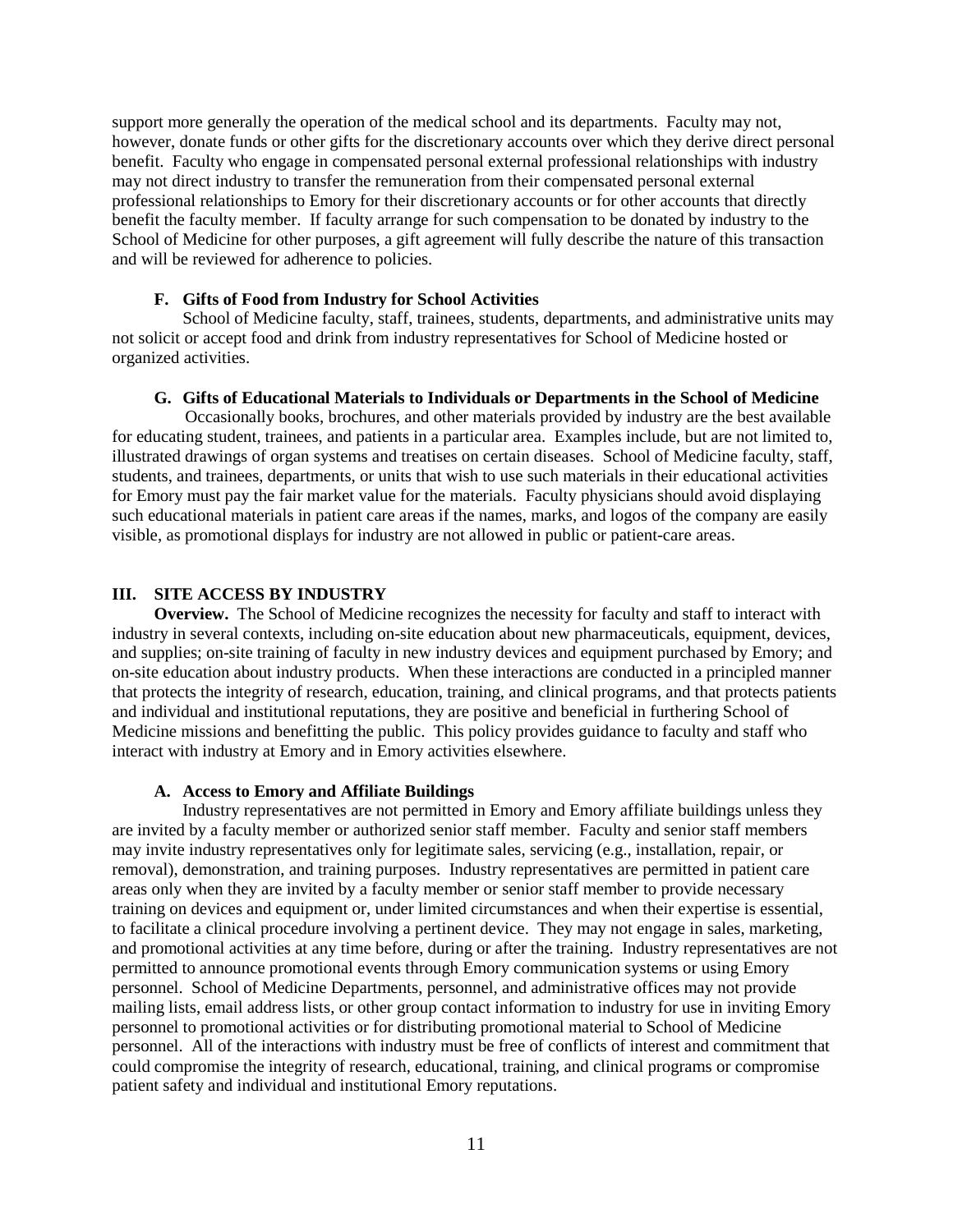#### **1. Invitations to Industry to Train Emory Personnel on Devices and Equipment**

Industry representatives who are invited to Emory by School of Medicine faculty and senior staff members to provide essential education and training of School of Medicine faculty, staff, students, and trainees on devices and equipment used in research, administrative processes, and clinical practice or to provide essential facilitation of clinical procedures, are expected to be highly trained in their areas of expertise and appropriately credentialed. Prior disclosure to the patient and the patient's consent must occur in advance if device and equipment representatives are present during patient care, and representatives will comply with Emory's patient privacy and other policies. Education, training, and clinical care activities described here will be restricted to Emory faculty, staff, students, and trainees.

#### **2. Invitations to Industry Representatives to Provide Product Information**

School of Medicine faculty and senior staff members may invite industry representatives to Emory for appointments in non-patient care and non-public areas to provide them with information about company products. Individual faculty members and departments may also host periodic structured, faculty-supervised group meetings at which invited industry representatives provide information about and demonstrations of their products in a setting that allows critical interaction and evaluation among the participants. When departments or faculty members host such meetings, they must invite industry representatives that are highly trained on the technical use of the product. These conferences will be restricted to Emory faculty, staff, students, and trainees. Industry representatives who participate are not permitted to use such meetings for sales and marketing purposes, nor may they provide any gifts, including, but not limited to, food, beverages, and pens.

Industry representatives may be invited to participate in ACCME-accredited courses managed by Emory's OCME to explain and help operate complex equipment or devices. While physician faculty will be required to teach the indications for use of the equipment and the clinical use and interpretation of data from the equipment, industry representatives may provide the technical information and support to operate the equipment. This type of training is allowable when it is administered by the OCME in accordance with ACCME guidelines.

#### **B. Interaction of Industry with School of Medicine Students and Trainees**

Learning to have principled interactions with industry is an important component of the education of all School of Medicine students and trainees, and the School places considerable responsibility on the faculty to supervise, to teach, and to serve as role models for the ethical and professional standards that govern these interactions. When faculty and senior staff invite representatives to Emory and Emory affiliate buildings and spaces, students and trainees will be included in the invited interactions only for Emory's educational and training purposes and under the supervision of a faculty member. Industry representatives will not be permitted to engage in sales, marketing, and promotional activities with faculty, staff, students, and trainees on such occasions.

# **C. Solicitation of Emory Patients, Visitors, and Guests by Industry Representatives**

Pursuant to [Emory University Policy 4.67, Solicitation,](http://policies.emory.edu/4.67) industry representatives are not permitted to solicit or distribute literature to guests, visitors, or patients on Emory University or Emory Healthcare property.

# **D. School of Medicine and EHC Building Access for Industry Representatives**

Industry representatives who are invited by a faculty or senior staff member to an appointment in Emory Healthcare facilities must be credentialed by and registered through the Emory Healthcare purchasing office to confirm the appointment and to receive a badge. More details about the procedure may be obtained from the Emory Healthcare purchasing office.

Industry representatives are required to schedule an appointment to meet with a faculty or staff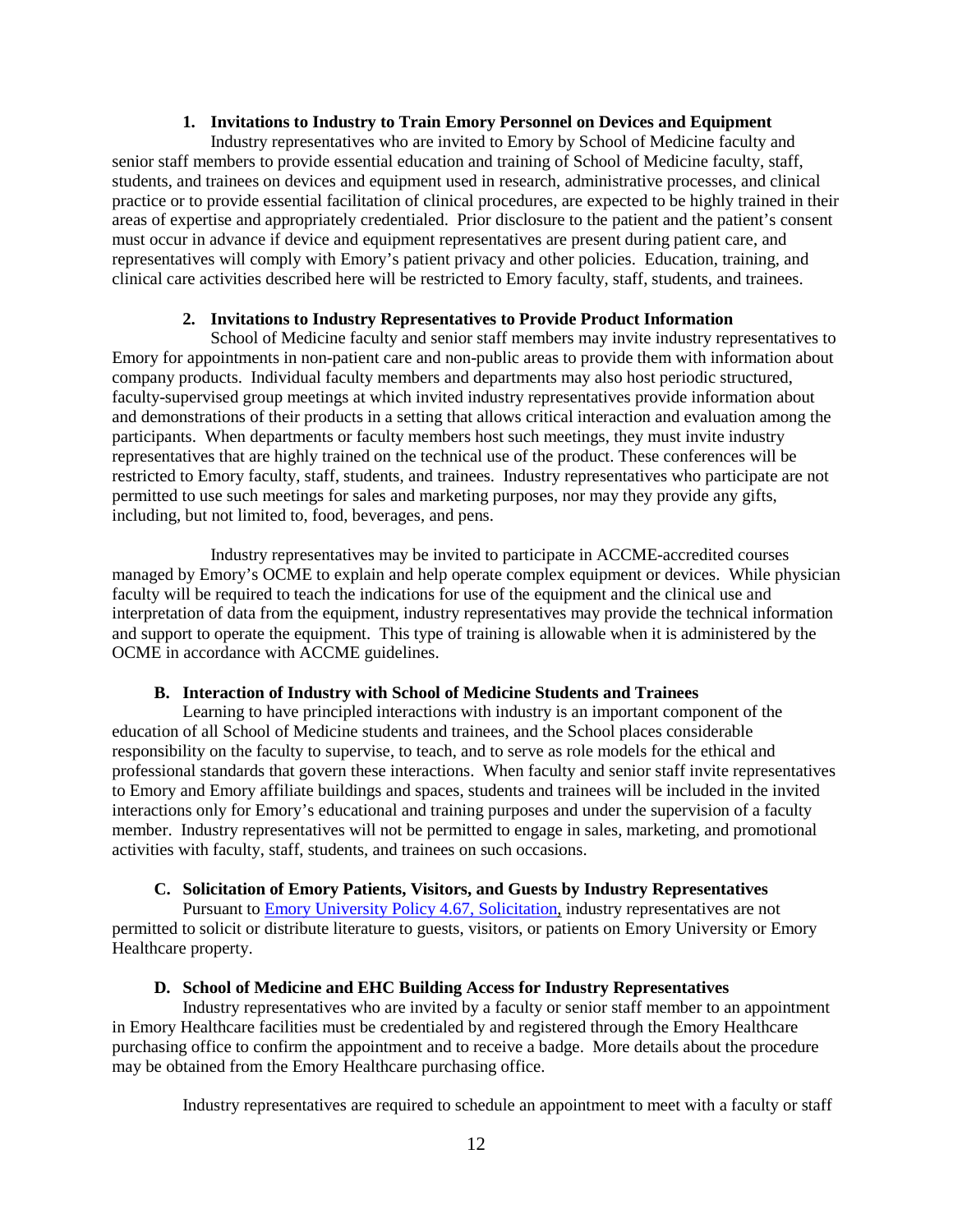member in a School of Medicine facility.

Industry representatives who do not comply with the Emory Healthcare and School of Medicine policies on access to buildings and space and on permissible interactions with faculty, staff, students, and trainees will be subject to sanctions including warnings to the individual and company; suspension of access and notice to the company; and permanent revocation of access by the representative with notice to the company. In cases of continued abuse by company representatives, the School of Medicine will consider revocation of access to all of the company's representatives.

#### **E. Commercial Exhibits in School of Medicine Buildings**

No commercial exhibits, tables, or booths may be set up by industry representatives in School of Medicine Buildings and other Emory and affiliate buildings where School of Medicine faculty, staff, students, and trainees work and study without authorization from the Dean's Office. However, for Emoryhosted educational events, with Dean's Office approval, industry exhibits may be present at such locations, but must be out of the public eye (i.e. a private room out of the main conference area). Authorization will not be given for commercial exhibits in public areas or in patient care areas.

#### **IV. ACADEMIC ACTIVITIES RELATED TO INDUSTRY**

**Overview.** Relationships between faculty and industry may create conflicts of interest and commitment as faculty engage in their educational and scholarly activities. ACCME-accredited continuing medical education (CME), non-accredited educational programs, and publications must be scientifically based and developed independent of industry influence. Faculty may participate as an author in industry publications if the authorship work is a component of an allowable and approved external activity (e.g. steering committee membership) and the faculty member meets the publishing journal's authorship criteria. The faculty member's relationship with the company should be disclosed in such publications.

ACCME-accredited and non-accredited educational programs are valuable to faculty investigators, educators, and clinicians. The Emory Office of Continuing Medical Education (OCME) is accredited by ACCME to provide continuing medical education to physicians. Educational activities accredited by the OCME are planned and implemented under ACCME policies and the Standards for Commercial Support that eliminate the influence of industry on the content of the activity. When School of Medicine faculty propose to direct a CME activity, they are required to engage Emory's Office of CME to manage the activity; any exceptions to this must be approved by the Dean's Office. The current ACCME-compliant School of Medicine policies on CME are available at [http://www.med.emory.edu/CME/index.htm.](http://www.med.emory.edu/CME/index.htm)

**Definitions.** For purposes of this *School of Medicine Policy on Academic Activities Related to Industry*:

- "Continuing medical education" or "CME" refers to ACCME-accredited educational activities, conducted in accordance with ACCME and School of Medicine policies.
- "Industry-sponsored education" refers to non-ACCME-accredited activities sponsored by industry at which academic faculty give presentations, usually compensated by the industry sponsor, about their research, the status of research in an area, clinical practice in an area, status of surgical procedures in an area, etc. The activity is not FDA-regulated; the industry sponsor does not prepare, review, or impose restrictions on the content of the presentations; and attendees are free to critically discuss and evaluate the presentations. This form of industrysponsored education often takes place as satellite symposia at professional society meetings or at independent venues. Faculty may not participate as a presenter when the activity is determined by the Dean's Office to be predominantly promotional.
- "Industry-sponsored training" refers to non-ACCME-accredited activities sponsored by industry at which academic faculty and industry sponsor experts provide training on the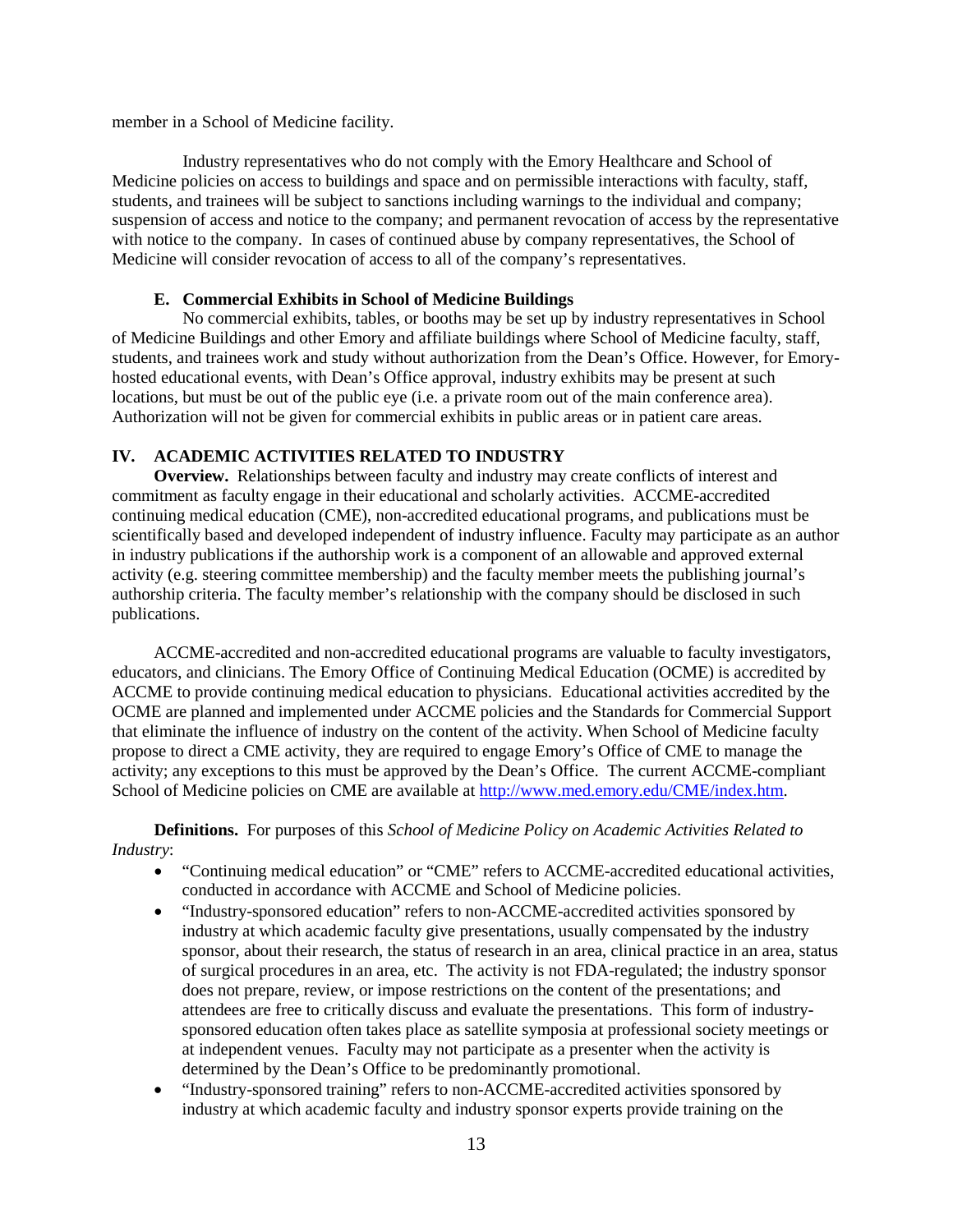sponsor's equipment and devices, often to physicians invited by the company. Faculty who provide the training are compensated.

• "Speakers Bureaus" are distinguished from industry-sponsored education and training in that the content is controlled by industry because of restrictions on discussions related to off-label usage. Speakers' Bureau presentations are predominantly promotional, and are not required by the FDA. Participation as presenters or speakers is prohibited for School of Medicine faculty, staff, students, and trainees.

# **A. Ghostwriting**

School of Medicine faculty, staff, students, and trainees must not allow their professional presentations and publications of any kind, written or oral, to be prepared by a ghostwriter. Industry investigators, medical writers, and technical experts who contribute to presentations and publications on which School of Medicine faculty, staff, students, or trainees appear as authors must also be listed as contributors or authors, and their industry affiliations must be disclosed in the published document.

# **B. Participation in Industry-Sponsored Education and Training**

# **1. Attending Industry-Sponsored Education and Training Activities**

School of Medicine faculty, staff, students, and trainees who choose to attend industrysponsored education and training activities and events away from Emory should critically evaluate the content of the programs before they attend. Faculty, staff, students, and trainees who attend these events may not accept gifts, meals, compensation, or travel expenses or other forms of remuneration for attending or for listening if the activity is on-line.

# **2. Speaking and Training at Industry-Sponsored Events**

A School of Medicine faculty member who wishes to speak, or provide training at a non-ACCME-accredited industry-sponsored education or training activity must report this external personal professional relationship in advance to the Department Chair and Dean's Office for review and approval prior to agreeing to, engaging in, or accepting remuneration for the activity. The proposed activity for faculty who wish to be compensated speakers or trainers at industry-sponsored education and training events will be carefully reviewed.

To receive approval for speaking or training at a non-ACCME-accredited educational or training event, the following conditions apply:

- The agreement between industry and the speaker will document that the speaker will present a balanced assessment of the research and/or therapeutic options and that the attendees and speaker will be able to engage in a critical assessment and evaluation of the topic. Course organizers will ensure the same objectivity for outside speakers/trainers in the course, if applicable.
- The industry sponsor can have no review or control of content and will not provide material (except possibly the equipment or device) to be included in the content. The content for educational activities will not be focused on a single company and its product(s), and will provide evidence-based data and information.
- The event must be primarily educational and designed to provide evidence-based medical or scientific information and to promote evidence-based clinical care and/or to advance scientific research.
- The speaker must disclose that he/she is receiving compensation for the presentation and will disclose all his/her other related financial interests, current, past, and expected.
- Speakers may accept reasonable travel expenses, including modestly-valued meals, as part of their compensation for approved speaking activities, but may not accept the gift of travel expenses for spouses, dependents, and domestic partners. Speakers may accept an honorarium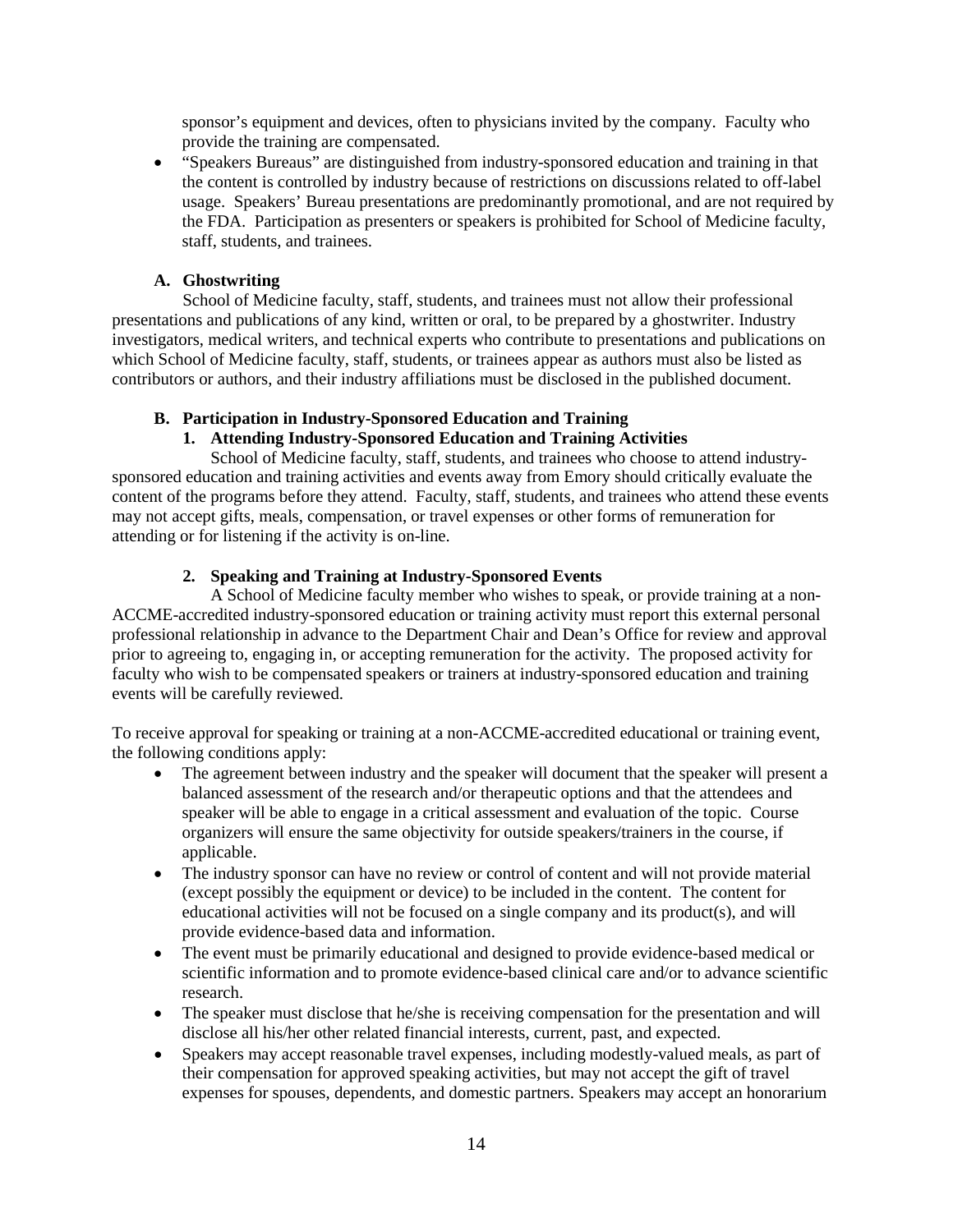for speaking or training, not to exceed the fair market value.

• To the extent possible, the activity and participation will concur with the ACCME guidelines.

# **3. Organizing Industry-Sponsored Educational Events**

To receive approval for organizing a non-ACCME-accredited educational event at Emory, the following conditions apply:

- Individuals who propose to organize such courses should make all reasonable efforts to organize and present the course in compliance with ACCME accreditation policies, and to have the course managed by Emory's Office of Continuing Medical Education.
- The event must be primarily educational and designed to provide evidence-based medical or scientific information and to promote evidence-based clinical care and/or to advance scientific research. Preferably the event will have more than one sponsor, and possibly an institutional cohost.
- Education and training events that receive industry funding may not occur in public areas of the School of Medicine or other Emory buildings or in Emory affiliates where School of Medicine faculty, staff, students, and trainees work and study. However, with approval from the Dean's Office, industry-supported conferences may occur in the aforementioned buildings during the weekend when Emory personnel are less likely to be in these buildings. With Dean's Office approval, industry exhibits may be present at such events, but must be out of the public eye (i.e. a private room out of the main conference area).

#### **4. Training at Emory in the Use of Devices and Equipment for Industry Purposes**

The Dean's Office will consider requests from School of Medicine faculty to conduct training at Emory for industry's employees and its customers in the use of devices and equipment sold by the company, using Emory facilities and resources. Such activities cannot encroach on the faculty member's academic and clinical duties and must be approved by the Department Chair and, if appropriate, Emory Healthcare. These training sessions are beneficial to the sales and marketing of company products but are also beneficial to the public in training the non-Emory scientists or physicians to use new equipment or devices to enhance patient care or advance research. The School of Medicine is aware of both the need for such training and also the inherent risks that the content might be influenced and that Emory's name and resources might be used to endorse the device or equipment.

Approval to conduct these training courses will be contingent on meeting the following requirements:

- The sponsor cannot review or control the content, but might provide equipment centrally to the School that is designated for use in the training course, as long as a full disclaimer to attendees about the equipment is made. The faculty trainer must state that the use of this device does not imply an endorsement of the device by the trainer, or by Emory, and should list other devices indicated for this diagnosis or procedure.
- In any training event that includes the implantation of the company's device in a patient or the use of the company's equipment in providing clinical care to a patient, the patient's safety and optimal care will always be the highest priority. The patient will be fully informed and will consent to participate in the training session. The trainees will be required to sign HIPAAcompliance documents consistent with institutional policies and federal regulations. The physician will elect to use the company device or equipment for the particular patient only if the decision is demonstrably evidence-based. Participation in the training session will not expose the patient to greater risk than the performance of the therapeutic measure during usual clinical care. In no case will the training session be based on the off-label use of the company device or equipment.
- When Emory facilities will be used and/or an Emory patient will be involved in the training, activity, it will be governed by a written agreement between Emory and the company, the terms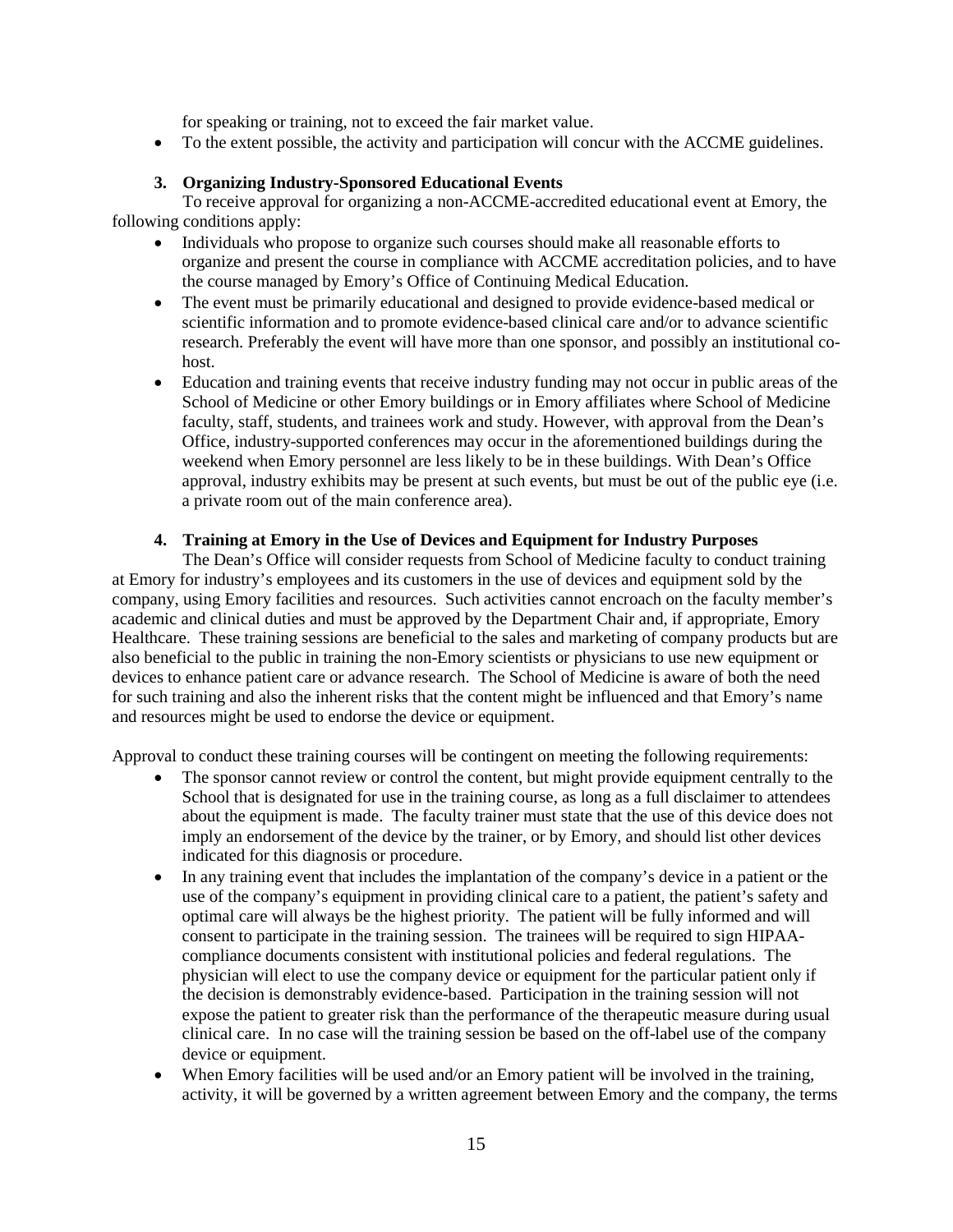of which are consistent with all pertinent institutional and School of Medicine polices.

- The Department Chair will review the activity and approve it before the request is submitted to the Dean's Office. When Emory Healthcare facilities, personnel, and resources are involved, Emory Healthcare administration will also approve the activity before submission to the Dean's Office.
- Only technical experts from the company will attend and participate in the training session, and they will not engage in sales and marketing activities with other participants. They will depart from Emory and the Emory-affiliated facility as soon as the training event ends and their expertise is no longer required.
- On any published material describing the training event and in their introductory comments during the training session, School of Medicine faculty participants will state that: (a) the selection of the device or equipment for the particular use or for the particular patient is an evidence-based decision appropriate for the use or for the patient and that the faculty member uses competing devices and equipment for other uses or for other patients when appropriate (if competing devices and equipment are available); (b) the training session and the use of the device or equipment do not imply an endorsement of the sponsoring company, device, or equipment by the faculty member or by Emory University, Emory School of Medicine, or Emory Healthcare; (c) the training session is a fee-for-service activity; and (d) if a patient is involved, the patient gave informed consent.
- All aspects of the training activities will be consistent with pertinent institutional policies and government regulations.
- Emory faculty may not receive compensation from industry to train Emory students, fellows, or faculty.
- The company will be responsible for inviting non-Emory individuals to attend, though the Emory faculty participant and the Department Chair reserve the right to review the list of attendees and select those for whom the training at Emory is suitable in advance. The company will manage the terms for attendance of its invitees.
- The funds received from the company will be reasonable in relation to the services rendered and will include reasonable compensation for the use of Emory facilities, personnel, and resources and reasonable compensation for faculty effort and expertise.
- The Funds received from the company for the training course will be directed to a central departmental fund for support of medical education, faculty research, fellowship salaries, and the like.
- The company and the School of Medicine faculty participants are not authorized to use the Emory name and marks to advertise the course or in the brochures and internet publications about the course, except that faculty may use their Emory title in the listing of course faculty and the Emory address may be provided for course attendance. Care should be taken to prevent any implied endorsement by Emory or Emory employees of the company or its devices or equipment. In no case will the company use Emory's name to advertise and market its products or the company's name.

#### **D. Disclosure to Medical Students**

School of Medicine faculty who present formal lectures in the School of Medicine undergraduate medical curriculum or residency training programs will disclose their personal, professional financial relationships with industry in each presentation.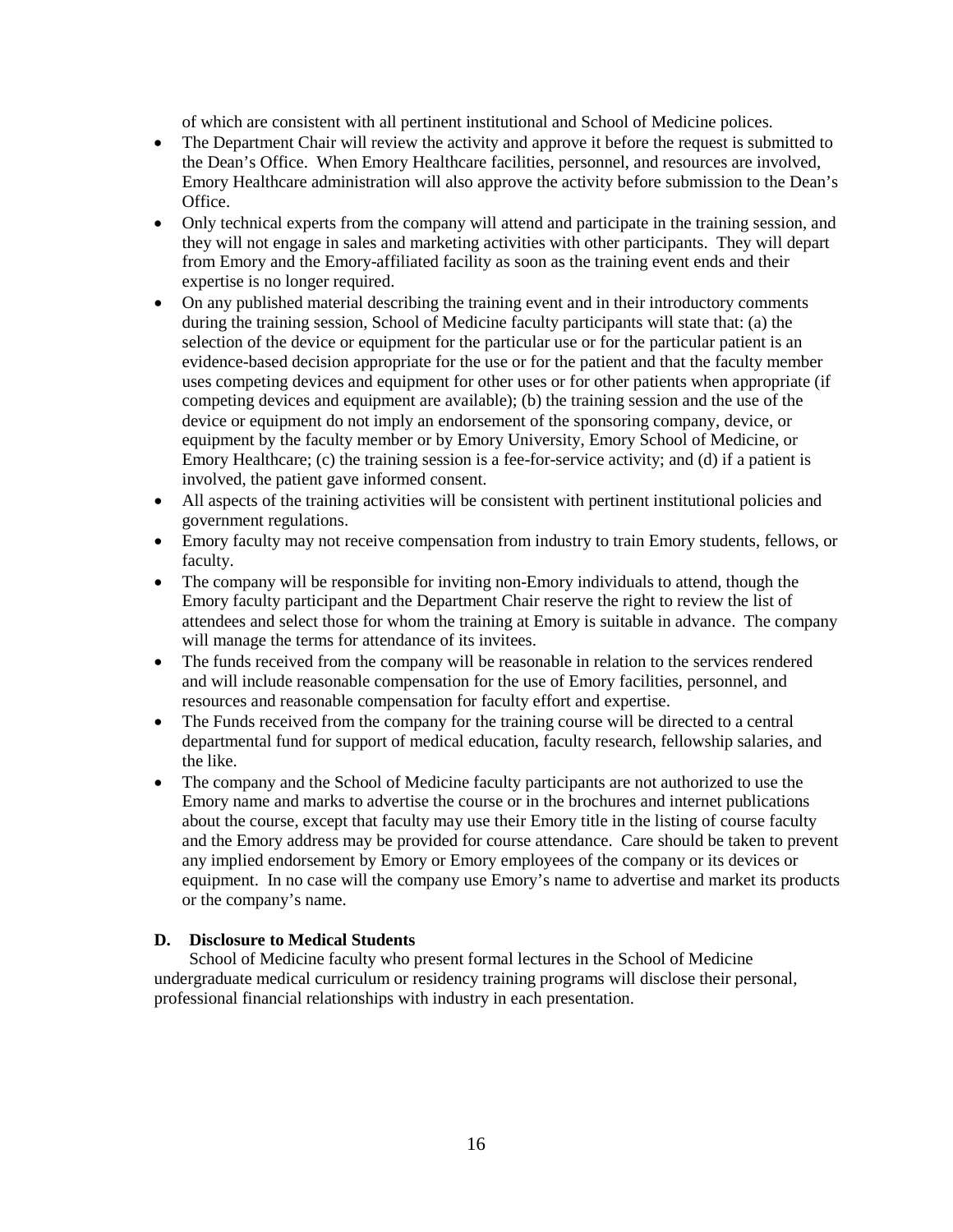#### **V. GENERAL CONFLICT OF INTEREST POLICY**

School of Medicine faculty, staff, students, and trainees enjoy the trust and confidence of the School and will act in good faith in the best interests of the School in their professional activities. These individuals will comply with the Emory Universit[y Bylaws,](http://secretary.emory.edu/university_governance/bylaws.html) [Ethical Principles,](http://provost.emory.edu/faculty/handbook/chapters/two.html) Emory University Policy 4.87, [Conflict of Interest,](http://policies.emory.edu/4.87) Emory University Policy 7.7, [Policy for Investigator Holding a Financial](http://policies.emory.edu/7.7)  [Interest in Research,](http://policies.emory.edu/7.7) and other Emory policies related to conflict of interest.

A conflict of interest, commitment, or both exists when the judgment and/or commitment of an individual faculty or staff member, student, or trainee in carrying out the mission of the School of Medicine might be influenced by the personal external professional relationships that he or she, his/her immediate family members, or his/her domestic partner has with industry and other external entities. The determination of whether Emory personnel have real or perceived conflicts of interest or commitment is made by institutional officials based on the information reported to the School and University by the individuals. School of Medicine faculty, staff, students, and trainees will cooperate with the School and University in managing or eliminating conflicts of interest and commitment that might arise and will not engage in personal external professional relationships and activities that would preclude their ability to carry out their School of Medicine duties because of a conflict of interest or commitment that cannot be managed effectively. School of Medicine faculty and staff will not exert influence regarding any transaction or organization in which they or their immediate family members or domestic partner has a personal financial interest.

#### **A. Conflict of Interest in Research**

The School of Medicine promotes the highest standards of professionalism and ethics in industry collaborations to protect the integrity of research and the safety of human subjects in research – all of which enhance the public's trust in the institution and in the profession of medicine. Any conflicts of interest in research that might arise in principled collaborations between School of Medicine faculty, staff, students, or trainees and industry will be managed or eliminated, pursuant to School of Medicine and Emory University policies. Therefore, School of Medicine faculty, staff, students, and trainees must comply with Emory University Policy 7.7, [Policy for Investigators Holding a Financial Interest in](http://policies.emory.edu/7.7)  [Research.](http://policies.emory.edu/7.7) Other related information may be found at the web site for the Emory University Research Conflict of Interest Office. Briefly, the Emory Conflict of Interest in Research policies and the procedures within and associated with them foster research and technology transfer by providing guidelines and mechanisms for faculty, staff, students, and trainees to work with the School and University to reduce, manage, or eliminate any perceived or actual conflicts of interest in research they might have, based on their financial relationships with industry, and by safeguarding Emory's and Emory investigators' reputations for academic integrity.

Each faculty member will complete an Annual Certification to ensure that all external professional activities and financial relationships related to their Emory roles and responsibilities have been disclosed. Faculty who serve as a Research Investigator must report his/her domestic partner's and immediate family member's external personal financial relationships with industry that are related to the faculty member's roles and responsibilities at Emory. When the responses to certain questions in the on-line reporting process indicate to University officials that there is a potential conflict of interest in research, review and action by the Emory University Conflict of Interest in Research Committee may be required.

#### **B. Vendors, Confidentiality, and Competition with Emory**

Emory employees must avoid any business or financial relationship, transaction, or event that may be viewed, internally or externally, as a conflict of interest between an employee and contractors, consultants, vendors, suppliers and other third parties. Interactions must be maintained without any direct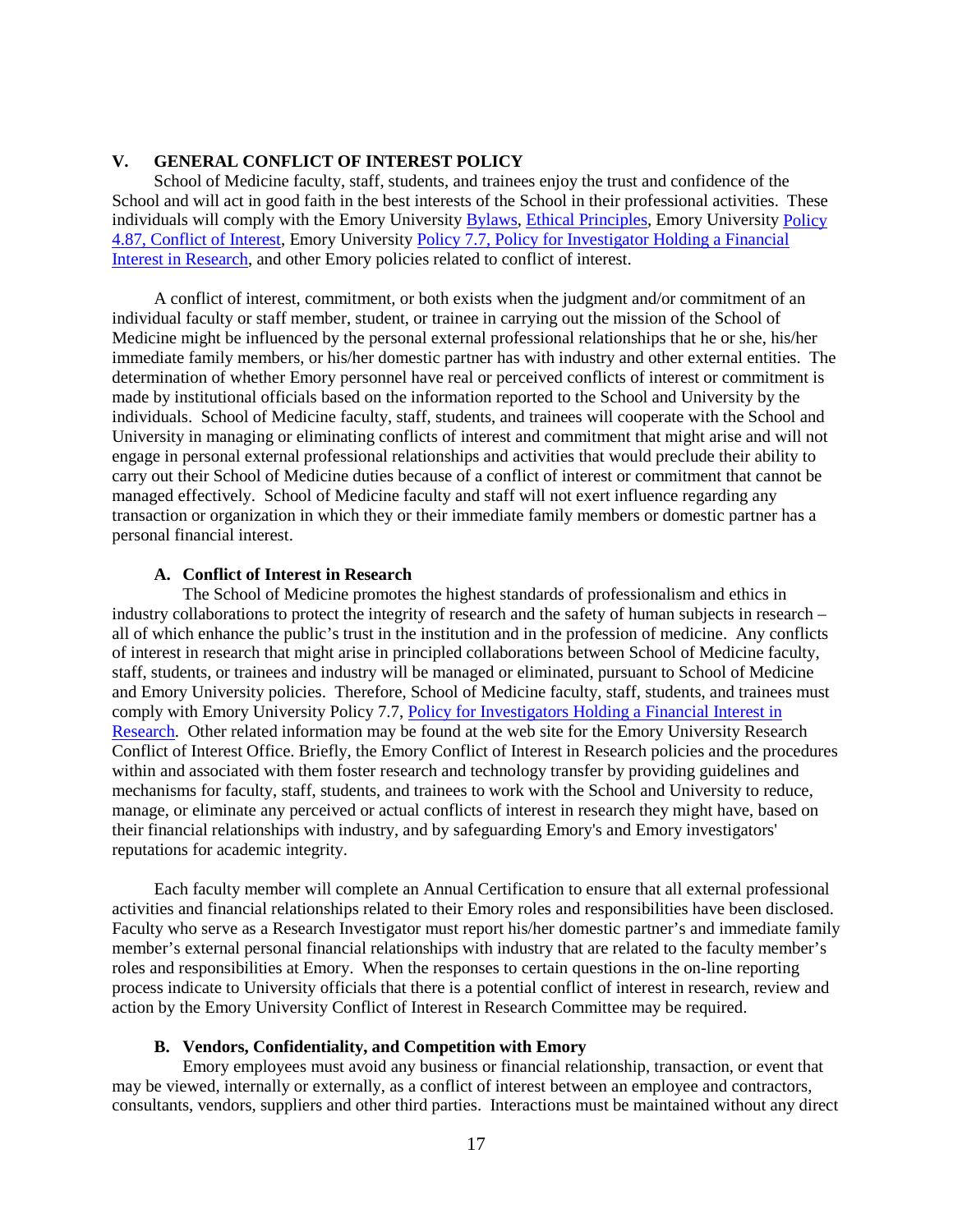or indirect personal or financial benefit accruing to any employee of Emory or any member of the employee's family. Specific circumstances that might constitute a conflict of interest include, but are not limited to, the following:

- Holding, either directly or indirectly, a position or financial interest in an outside concern that provides services competitive with services rendered by Emory, or an outside concern from which Emory secures goods or services if the employee is involved in, or may be perceived as influencing,- the ordering of such goods or services.
- Competing, either directly or indirectly, with Emory in the purchase or sale of property or property rights, interests or services.
- Disclosing or using non-public information obtained through Emory employment for personal profit or gain or for the profit or gain of an immediate family member.
- Accepting gratuities, gifts, or special favors, such as money, meals, travel expenses, hotel accommodations, entertainment, sporting event tickets, etc., from any outside concern that does or is seeking to do business with Emory.
- Extending gratuities or special favors to employees of Emory, under circumstances that might reasonably be interpreted as an attempt to influence the employees in the performance of their duties.
- Retaining, directly or indirectly, consultants who have a financial interest or employment that conflicts with services (including sponsored research) provided by Emory.
- Accepting, soliciting, or offering bribes, kickbacks, payoffs, or other improper incentives or payments from a third party or another employee in the course of Emory employment.

Emory faculty, staff, students, and trainees are required to comply with Emory University Policy 4.87 Conflict of Interest to the extent that policy has stricter requirements than found in this compendium.

#### **C. Conflict of Interest in Clinical Practice Related to Industry**

School of Medicine faculty physicians and allied health professionals may not receive any form of gift or compensation from industry for prescribing or changing a patient's prescription or for recommending or using a specific diagnostic or therapeutic device. School of Medicine faculty physicians, allied health faculty, medical students, and trainees must consciously and actively avoid any influence on their clinical care decisions, including their diagnostic and therapeutic decisions, from real or perceived personal or professional benefits they have received or expect to receive from industry.

School of Medicine faculty physicians must not make clinical referrals to non-Emory entities in which they or their immediate family members or domestic partners have a financial interest.

#### **D. Conflict of Interest in ACCME Accredited Education**

 School of Medicine faculty serving as instructors in education activities accredited by the OCME must disclose all personal external professional relationships and any conflicts of interest must be resolved or managed prior to the activity. Presentations at accredited-CME activities must be evidence based and free from commercial bias.

#### **E. Use of Textbooks and Other Educational Materials in Which the Educator Has a Financial Interest**

 When a School of Medicine faculty member has a personal financial interest in a book or other educational materials that he/she wishes to use in the conduct of his/her educational activities at Emory, the Department Chair will form an ad hoc, unbiased committee to determine whether the book or other educational material is the most appropriate for the educational activity, compared to similar resources. If so, the individual may use the book or other materials with full disclosure of his/her ownership interests.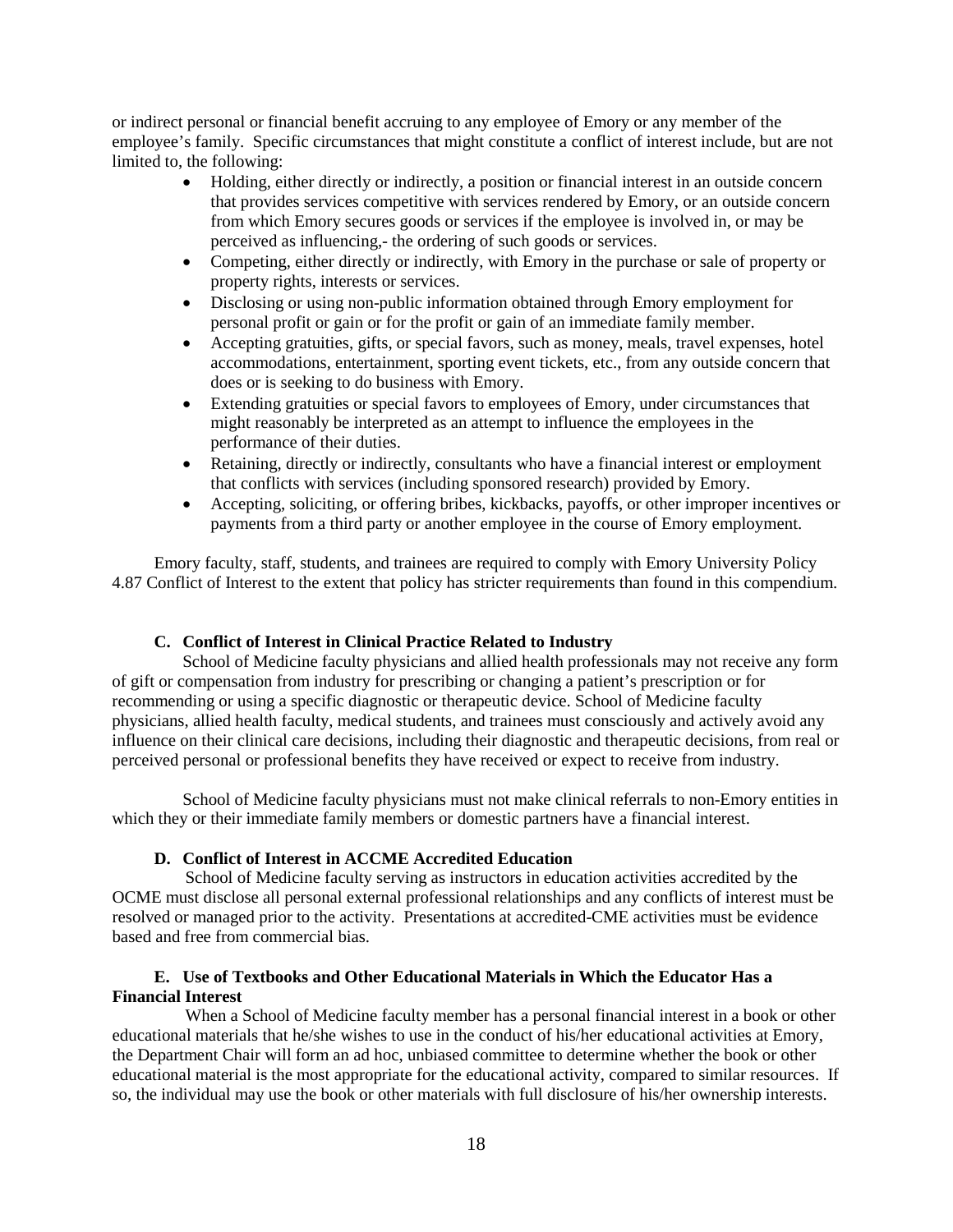#### **VI. POLICY ON COMMITMENT Overview**

The primary professional allegiance of School of Medicine faculty and staff is to the School of Medicine and Emory University and its components. Therefore, their professional intellectual endeavors and time are committed to the School's missions in education, scholarship, and service and to the administrative activities that support them. A conflict of commitment occurs when the time, the nature of the activity, or the use of Emory resources in external activities interferes with, compromises, or diminishes the individual's capacity to meet School, Emory Healthcare, and other University responsibilities. The intent of this policy is for the School of Medicine to work with its faculty and staff members to manage any external employment, industry relationships, and professional volunteer work and service so that appropriate and legitimate external activities do not interfere with primary commitments to the University.

#### **A. External Employment**

School of Medicine Faculty and staff members who have full-time employment at Emory may not hold appointments or employment of any type in any other organization, except faculty who hold joint appointments in the Atlanta Veterans Affairs Medical. Exceptions require written approval by the Department Chair or Unit Director and the Dean. Requests for approval for exceptions to this policy will be submitted to the Department Chair and Dean via the on-line reporting system.

#### **B. Professional Practice by School of Medicine Faculty**

Compensation earned by School of Medicine faculty for activities that constitute any clinical profession practiced for Emory, including all clinical (patient-care) activities and other activities in which the faculty member performs as a physician or licensed healthcare professional, must be through established Emory owned or approved faculty practice plans, such as The Emory Clinic, the Emory Medical Care Foundation, the Children's Heart Center, the Atlanta Veterans Affairs Medical Center, the Emory Children's Center, and the Emory + Children's Pediatric Institute, and in accordance with the practice plans' individual policies and practices; or through established and approved agreements with Emory owned or affiliated hospitals. Any exceptions must be approved in advance by the Department Chair and the Dean, with the concurrence of the administration of the practice plans and the Emory hospitals.

While Medical volunteer activities are generally permissible, prior to engaging in them, faculty must report such activities to their Department Chair for assessment in view of the needs of the Department, Emory Healthcare, and the School of Medicine. Faculty are not required to report these activities via eCOI to the Dean's Office unless otherwise directed. Medical volunteer activities may not exceed 20% of the faculty member's total Emory professional effort, in combination with other personal external professional relationships. Emory University's insurance policy does not cover faculty when engaging in non-Emory managed medical volunteer activities. However, in limited circumstances, at the University's discretion, the University may agree in writing to extend insurance coverage to faculty who are engaged in such medical volunteer activities. Faculty may inquire about such coverage through the School of Medicine Dean's Office.

External activities that are part of a health-related internet site which constitute the practice of a clinical profession are not allowed. Examples of activities that constitute medical practice on the internet – and thus are not allowable – include providing information or advice about an individual patient, prescribing treatments for individual patients, and recommending particular physicians in the users' geographical area, generally based on medical specialty. Using the internet as an effective means of informing the general public about health promotion, diseases, and diagnostic and therapeutic measures does not constitute the practice of medicine. The underlying principle is that such activity is an extension of the public education that healthcare professionals have always provided. The faculty member should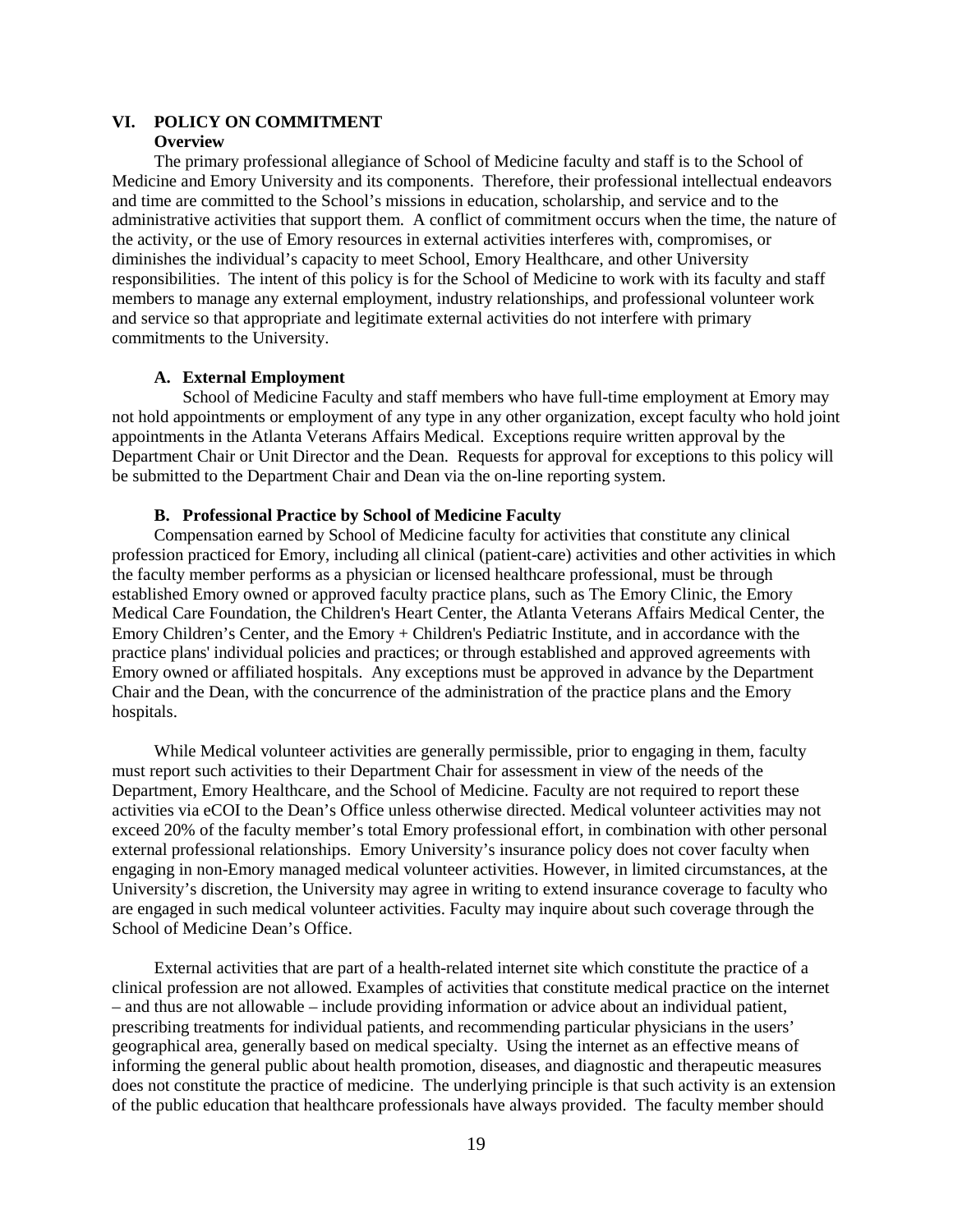clearly explain the details of the external activity when the external activity report is submitted to the Department Chair and Dean for review.

#### **C. Authority of Department Chairs in Assignment of Duties**

School of Medicine Department Chairs are responsible for the assignment of duties to faculty members with due consideration to the resources of the Department, including sources of compensation.

#### **D. Commitment of Time in External Personal Professional Relationships**

Principled and appropriate external personal professional relationships with industry benefit the public and the missions of the School of Medicine. Faculty are committed to the School of Medicine for 100% of their Emory professional effort. A faculty member may be permitted up to twenty percent (20%) of his/her Emory specific professional effort to engage in personal external professional relationships that are related to his/her Emory responsibilities if the arrangement is approved in advance by the Departmental Chair and the Dean's Office, and if any resulting conflict of interest and commitment can be managed. If there is a question about whether to report an external activity, faculty are advised to err on the side of reporting.

#### **E. Services to Other University Units**

Faculty ordinarily should not expect compensation for limited services rendered to other departments or units of the University. When such compensation is contemplated, approval must be obtained in advance from the Department Chair and the Dean. Joint appointments, which include compensation from the secondary department, require prior approval of the Dean.

#### **F. Extra Duty at Emory**

Compensation over and above the faculty member's regular salary may be paid for services that are clearly over and above the faculty member's usual and customary duties and where regular duties are not reduced in recognition of the extraordinary service, with the approval and the Department Chair and Dean. Examples of such instances are:

- Directing continuing medical education courses
- Evening at Emory courses
- Instruction at Morehouse (when paid through Emory)

#### **G. Adjunct (Volunteer) Appointments of School of Medicine Faculty at Other Institutions**

Faculty in the School of Medicine may be allowed to hold voluntary, non-compensated (adjunct, honorary) faculty appointments at other academic institutions with the prior written approval of their Department Chairs and the Dean of the School of Medicine, which will be granted only as long as the faculty member's external activities do not interfere with his or her obligations to or breach the policies of Emory University or the School of Medicine and are beneficial to the School. Such approvals may allow School of Medicine faculty to teach, participate in clinical or other professional service activities, or participate in research at other institutions, depending upon the circumstances. School of Medicine faculty who hold volunteer faculty appointments at other academic institutions may not submit research proposals or be listed as compensated investigators on research grants at other institutions or entities. Clinical activities at other institutions may not include medical services billed by the other institution. Faculty are required to submit proposals for such voluntary faculty appointments to their Department Chairs and Dean for review and approval before engaging in the activity or signing any documents.

#### **H. Joint and Secondary Appointments of School of Medicine Faculty at Other Institutions**

Faculty in the School of Medicine will not hold primary faculty appointments at other institutions. Faculty usually will not hold compensated joint or secondary faculty appointments at other institutions, except in the joint Emory School of Medicine - Georgia Institute of Technology Department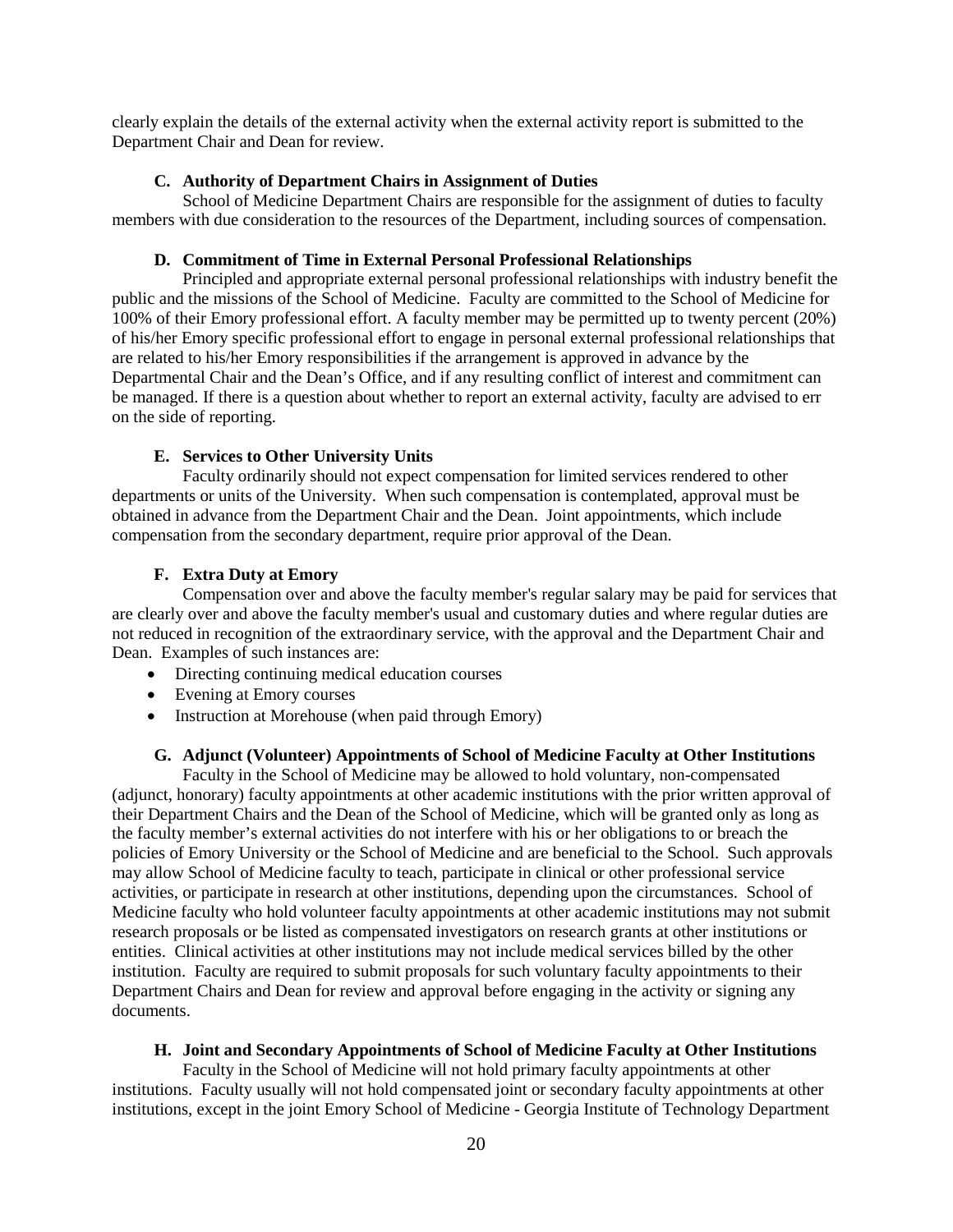of Biomedical Engineering. Exceptions might be made to allow faculty to teach, participate in clinical or other professional service activities, or participate in research at other institutions. Faculty must submit proposals for such exceptions via the on-line reporting system for review and approval prior to agreeing to, engaging in, or accepting compensation for the activity. In such cases, contractual agreements between Emory and the other institution may be required. Clinical activities at other institutions may not include medical services billed at the other institution. Such activities external to Emory must be compliant with other University, School of Medicine, and Emory Healthcare policies.

# **I. Use of Emory Resources**

School of Medicine faculty, staff, students, and trainees will use School of Medicine and Emory University resources only for School of Medicine and Emory University activities and functions that are related to their School and Emory responsibilities. Emory resources include, for example, facilities, personnel, letterhead, equipment, funds, supplies, services, and communication networks. Faculty, staff, students, and trainees will not use Emory resources in performing their personal external professional relationships, except for incidental use, without the written permission of the Department Chair or Unit Head and Dean, in which case the individual may be required to compensate Emory.

#### **J. Use of Emory's Name, Logo, or Marks**

School of Medicine faculty, staff, students, and trainees may use their Emory title on their professional business cards and professional CVs and in connection with non-promotional personal external activities.

#### **K. Submission of Research Proposals**

Faculty, staff, students, and trainees must submit all research proposals through administrative channels at Emory if the research is related to the individual's normal professional duties at Emory (including clinical duties, course of studies, field of research or scholarly expertise), except the Veterans Affairs Merit Award and other awards that derive from the VA. Additional information on how to submit grant proposals is available from the Emory University Office of Research Administration [http://www.ora.emory.edu/.](http://www.ora.emory.edu/)

#### **L. Employment of Relatives (Nepotism)**

No person shall be employed by, transferred to, or promoted into a department or unit of the School of Medicine where he/she would have a direct supervisory relationship with a relative. A supervisory relationship exists when either relative could have a direct effect on the other's performance evaluation, salary, schedule, or other working conditions. Hiring officials will adhere to the spirit, as well as the letter, of this policy, to ensure that the basic criteria for employee selection or promotion are the appropriate qualifications of the candidate in terms of education, experience, training, and performance, consistent with Emory's needs. Thus, relationships by family, marriage, or domestic partnership will constitute neither an advantage nor a disadvantage to selection, promotion, salary level, or other conditions of employment. If the special talents, background, or training of the relative would be in the overall interest of the School of Medicine or Emory, the Department Chair or Unit Head may request an exception to this policy by the Dean. (Emory University Policy 4.11, Employment of Relatives)

#### **VII. ADMINISTRATIVE ACTIONS BY SCHOOL OF MEDICINE OFFICIALS, FACULTY, AND STAFF RELATED TO THEIR EXTERNAL PROFESSIONAL RELATIONSHIPS WITH INDUSTRY**

**Overview.** The School of Medicine expects that its officials to adhere to the highest standards of ethics, professionalism, and integrity in its administrative decisions and in its oversight and engagement in its academic programs.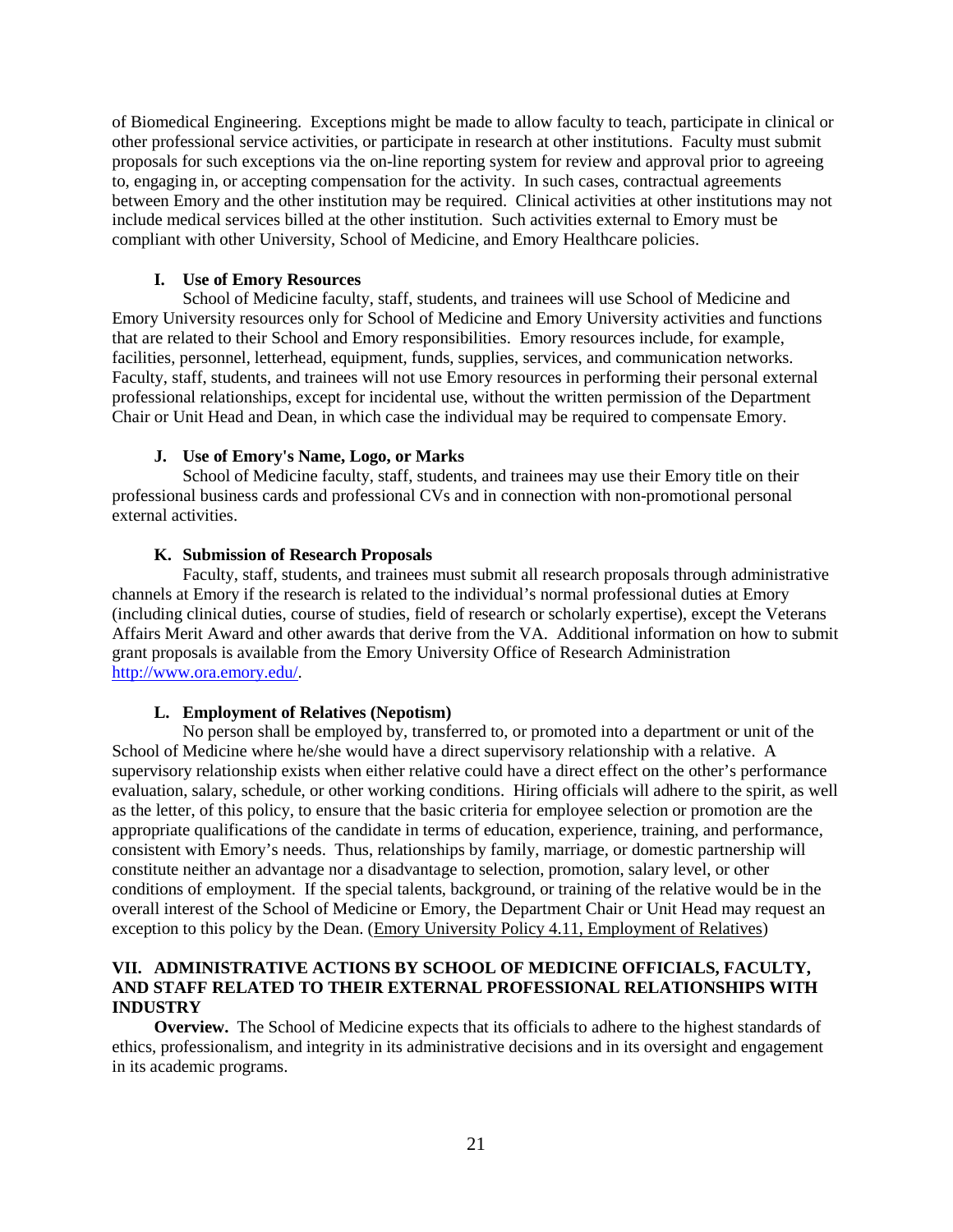#### **A. Administrative Actions by Officials in the School of Medicine**

Officials in the School of Medicine include deans, department chairs, department division directors, and directors of School of Medicine administrative units. Because of their leadership roles, their authority to make important decisions, their fiduciary duty to act in the best interests of the School and University, and their positions as role models for other faculty, staff, trainees, and students, officials are held to a higher standard of ethics, integrity, professionalism, and objectivity in their decisions and conduct. Officials might not be permitted to engage in some personal professional relationships that are allowable for others, when actual or perceived conflicts of commitment or interest would result. Additionally, officials should be aware that their decisions may create institutional conflicts of interest in the missions.

#### **B. Business and Administrative Transactions**

School of Medicine officials, faculty, staff, trainees, and students are referred to Emory [University Policy 4.87 Conflict of Interest,](http://policies.emory.edu/4.87) which requires all Emory employees to avoid any business or financial relationship, transaction or event that may be viewed, internally or externally, as a conflict of interest between an employee and an outside party. The [Emory University By-laws](http://secretary.emory.edu/university_governance/bylaws.html) further state that relations between Emory and contractors, consultants, vendors, suppliers, and other third parties are to be maintained without any direct or indirect personal or financial benefit accruing to any Emory employee or any member of the employee's family.

Officials must refrain from participating in or influencing any institutional decisions or transactions and must disclose their personal external professional relationships related to their Emory responsibilities to any Emory committee, group, or official that has decision-making authority in the matter if they, their immediate family members or domestic partners, or the external entity with which they have the relationship might substantially benefit from the decision. They must also disclose any research or educational interest that they or their department have that might substantially benefit from the decision; the decision-making authority or body will decide whether this interest necessitates recusal by the individual from making or participating in the decision. This policy does not apply to financial interests in investment funds when the individual does not have separate control over the investment in the company.

For examples of situations in which disclosure and recusal would be required, see section V.B. of this compendium. School of Medicine officials, faculty, or staff who have questions about particular personal external professional relationships in relation to their involvement in decision-making at Emory may contact the Dean's Office for assistance in resolving issues.

#### **C. Supervisory Relationships When Supervisors Have External Professional Relationships which Create a Conflict of Interest**

Emory encourages student and trainee engagement in innovative research activities. Students and trainees may be involved in Emory research related to a faculty start-up company and in a faculty start-up company as long as there is a Dean's Office approved management plan governing the proposed arrangement. The purpose of the management plan is to minimize or eliminate the supervisory conflict. Certain proposed relationships may not be manageable, in which case, the student or trainee involvement would not be permitted. At all times, faculty must comply with

Emory University Policy 7.9, [Guidelines for Responsible Conduct of Scholarship and Research.](http://policies.emory.edu/7.9)

Faculty should be aware that Emory generally does not claim ownership of Intellectual Property created by Students in the course of their education. Student contributors to Intellectual Property will own the Intellectual Property they create, except where the Intellectual Property was: (i) specifically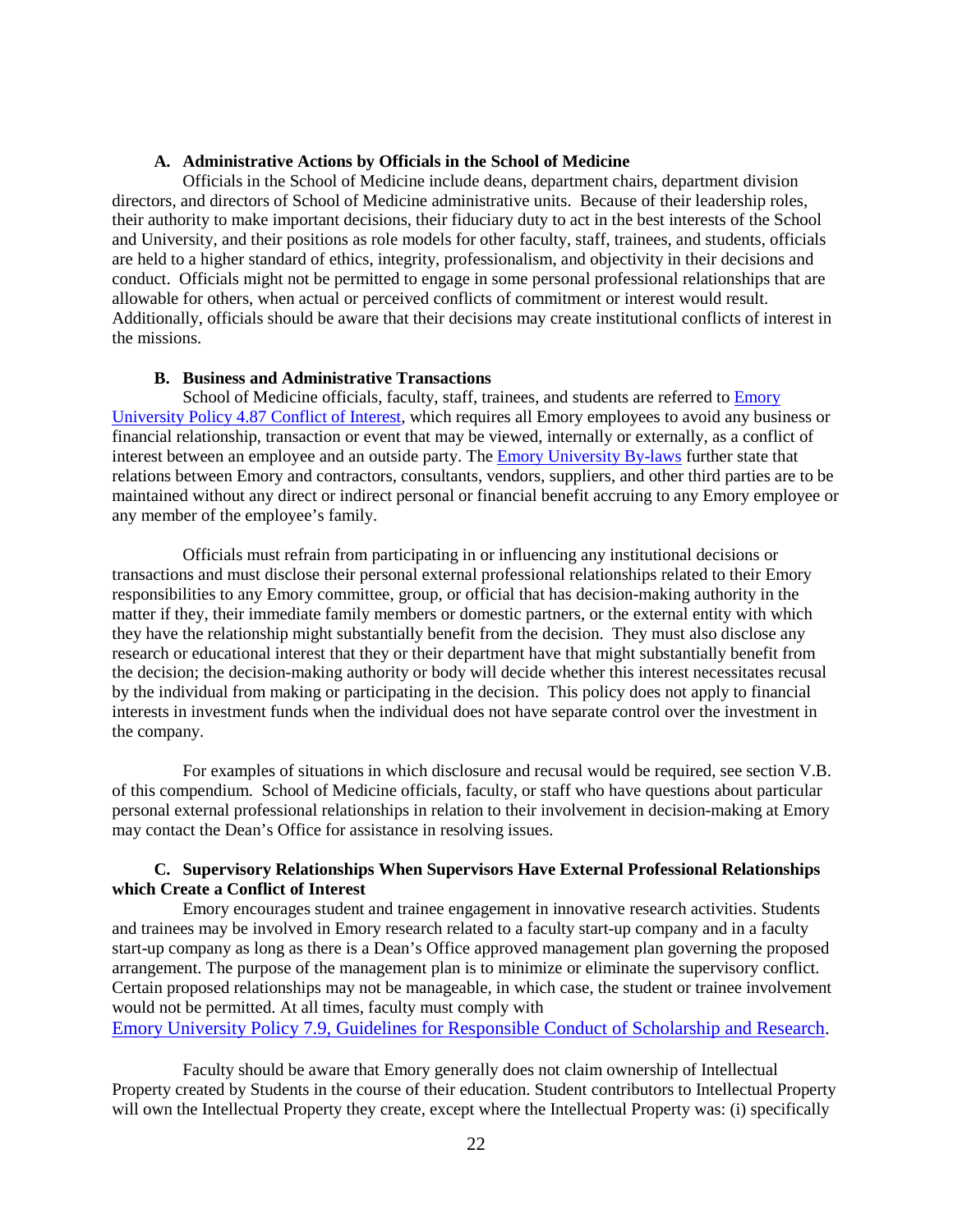assigned and funded by Emory; (ii) developed with the use of substantially more Emory Support than is normally provided to Emory personnel; or (iii) developed under an externally funded agreement with Emory, unless otherwise provided in the agreement. Faculty may be engaged as instructors, mentors or advisors in undergraduate or graduate courses focused on innovation. In some courses, they may advise on potential new medical solutions or be involved in activities that result in new inventions with Emory students or students from other campuses, such as Georgia Institute of Technology. Since the student's intellectual property rights are generally exempt from Emory University [Policy 7.6, Intellectual Property Policy,](http://policies.emory.edu/7.6) students will own their rights independently and will be free to pursue those rights as they choose. If Emory personnel feel they are a joint or sole inventor, creator or author of any such rights, they should notify the Emory University Office of Technology Transfer so that inventorship and joint ownership issues can be addressed.

Faculty should not engage students and trainees in research projects if they are required to keep the results confidential or if there are restraints on their ability to publish and communicate freely

#### **VIII. SANCTIONS FOR BREACH OF POLICIES**

The School of Medicine will impose sanctions for violations of any component of this Compendium. The sanction will in each case depend on the extent of the violation. Less severe sanctions will be imposed when the violations are found to be unintentional, minor, and/or inadvertent and are not part of a pattern of disregard for the policy. Severe sanctions will be imposed when the violation is found to be deliberate and/or major.

Depending on the nature of the violation and whether the individual is faculty, staff, student, or trainee, the Dean's Office may involve the School of Medicine Faculty Relations Committee, an *ad hoc* advisory committee, or committees specified in the handbooks for students and trainees; the Emory University Research Administration Office, Research Conflict of Interest Office, Institutional Review Board, Research Compliance Office, or General Counsel's Office; and/or the Emory Healthcare Compliance Office in the inquiry or investigation. A violation might also require application of Emory [University Policy 7.8, Policy on Research Misconduct](http://policies.emory.edu/7.8) or policies from the student and trainee handbooks. An individual who is suspected of a violation will be informed about the process that will be used for the particular inquiry or investigation.

Examples of sanctions that the School of Medicine might impose, singly or in combination, depending on factors such as the nature of the violation, whether the violation is a first or single offense or has occurred before, whether the individual was forthright in reporting the violation, and the impact of the violation on the School of Medicine and Emory University, include but are not limited to:

- Education of the individual about the policy and its principles;
- Written reprimand, placed in the individual's personnel record;
- Correction of information published by the individual;
- Elimination or restriction of some or all of the individual's personal external professional relationships for a period of time or permanently;
- Payback of remuneration received by the individual to industry or other external entity;
- Further training in aspects of conflict of interest and commitment;
- Prohibition or restriction of further supervision of other faculty, staff, students, and/or trainees;
- Restrictions on or prohibition of conducting research;
- Revocation of clinical privileges;
- Removal from administrative positions;
- Salary reductions or denial of merit pay;
- Suspension, non-renewal of the faculty appointment, or termination; and/or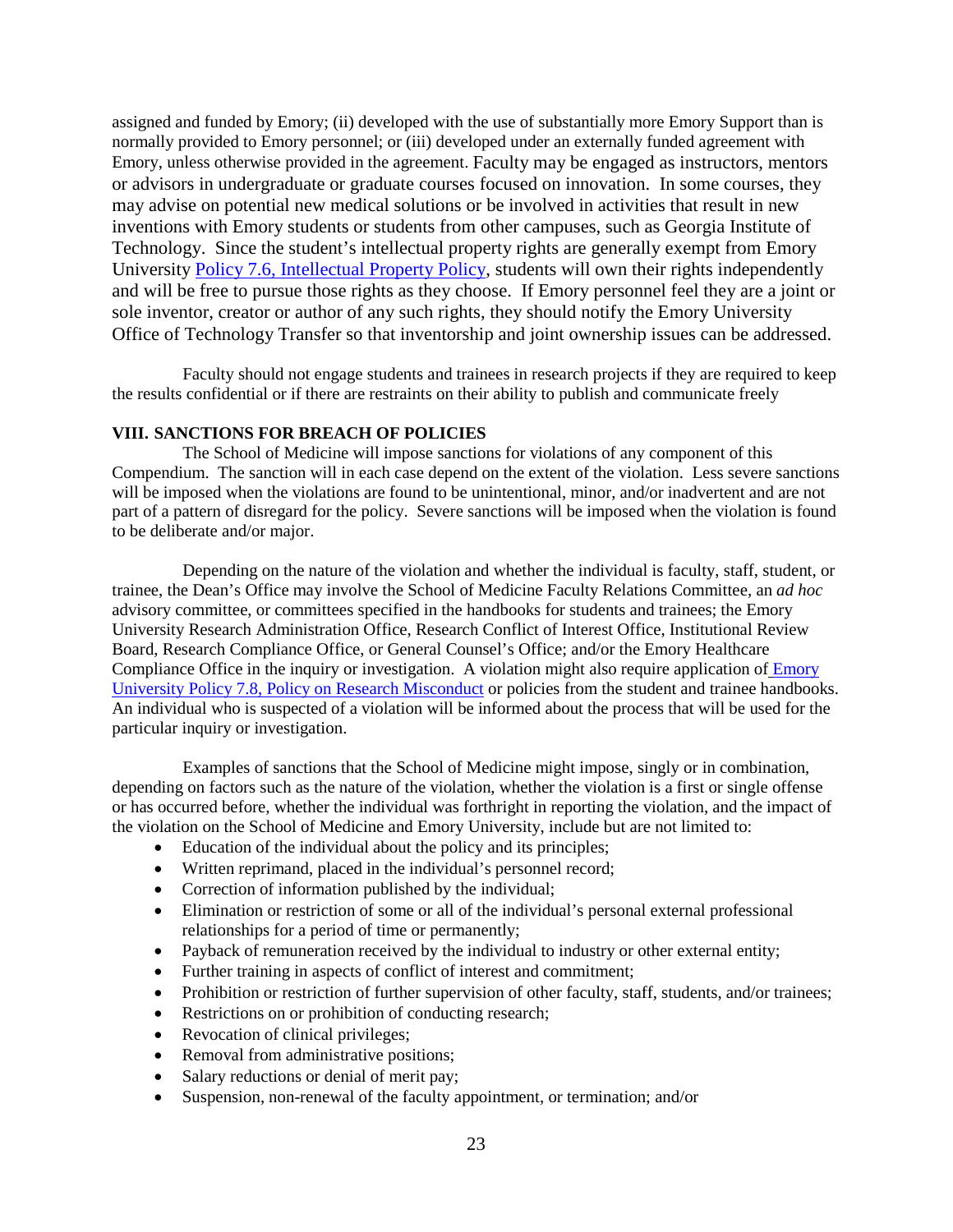• Any of the sanctions specified in the student and trainee handbooks.

Appeal of decisions that deny or restrict their participation in a personal, professional relationship with industry or other entities, or that impose sanctions may be available to School of Medicine faculty, staff, students, or trainees, depending on the procedures and policies that are available to them. Depending on the nature of the sanction, faculty may ask the Dean for reconsideration or may appeal to the Executive Vice President for Health Affairs. They should refer to the School of Medicine Faculty Grievance Procedure and the Emory University Statement on Principles on Faculty Relationships. Staff may ask the Dean for reconsideration and should refer to the Emory University Policies on Employee Relations. Students and trainees may ask the Dean for reconsideration and should refer to their respective Handbooks.

[Revised and approved by the School of Medicine Council of Chairs, September 17, 2018]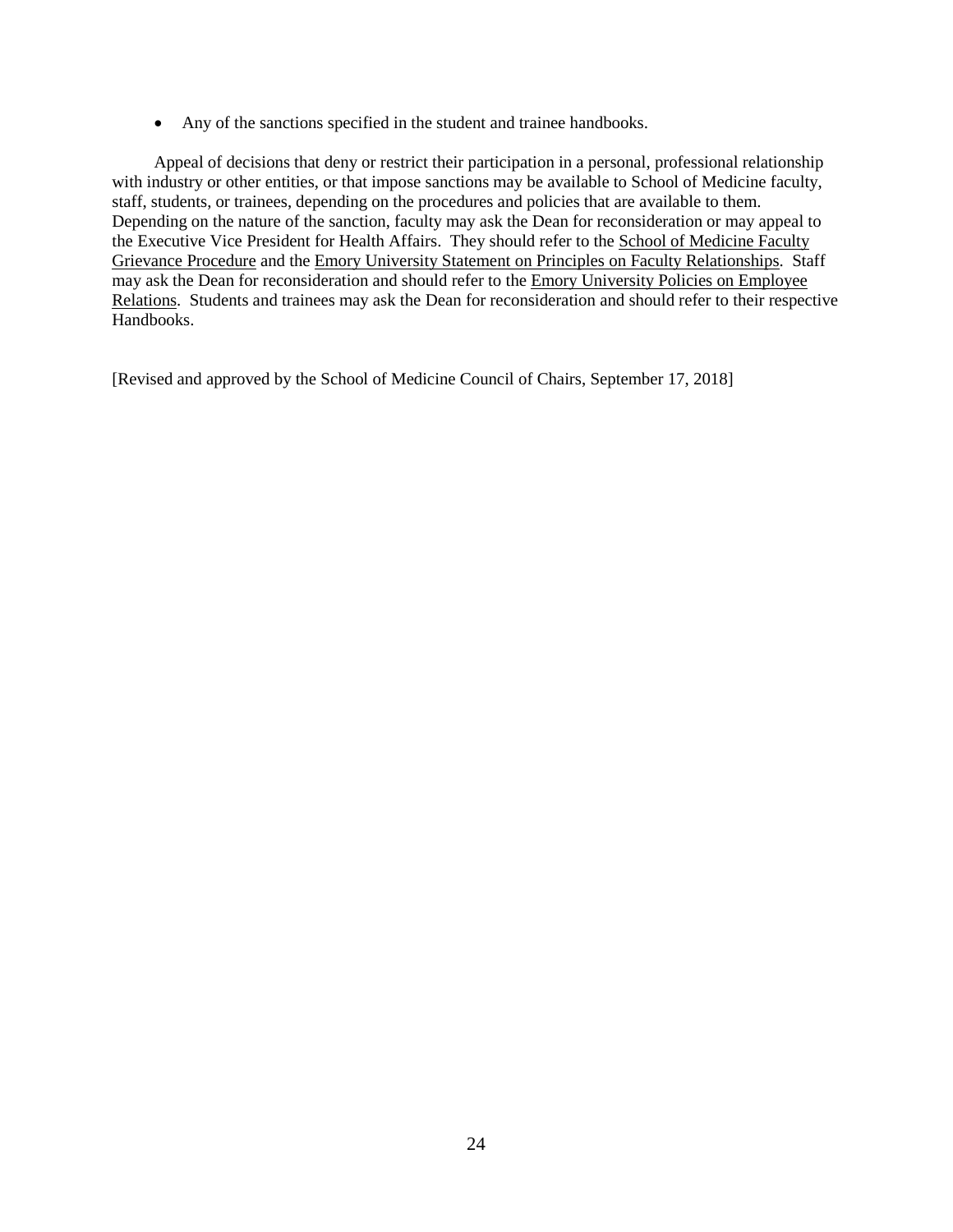# **APPENDIX A**

#### **Gifts from Industry**

The School of Medicine Policy on gifts from the pharmaceutical or medical device industry states that Excluding research and sponsored activity funding, which is managed through the University's research administration offices, funds given by industry for educational initiatives and other professional activities may be earmarked for areas of interest to the donor, but must not be given in a way that specifically directs the funds to or for the benefit of specific individuals.

The gift policy has two broad goals: to minimize or eliminate feelings of reciprocity by unlinking the donor from the beneficiary of the funds; and to minimize or eliminate the perception or possibility that industry is unduly influencing decisions in research, teaching or clinical care.

The following guidelines are provided for amplification of the policy.

- 1. At a non-industry hosted professional conference that is hosted by a non-profit professional or charitable organization (e.g., American Heart Association, American Board of Surgery, but not the Pfizer Foundation or the Janssen Foundation), university, or health system, and which is reasonably open to all who wish to attend, School of Medicine faculty, staff, trainees, and students may accept from industry food and drink that is available to all conference attendees. Outside of this context, the acceptance of gifts from industry, including faculty start-up companies, by individual faculty, staff, trainees, and students, regardless of the purpose or value, is prohibited.
- 2. Company representatives should be directed to the applicable health care pharmacy regarding proposed pharmaceutical gifts.
- 3. Gifts to the School of Medicine cannot be solicited or accepted in a way that specifically directs the funds to, or for the benefit of a specific individual. For example, a gift cannot be accepted for a specific fellow or researcher.
- 4. Gifts cannot be solicited or accepted for a narrow purpose, such as compensation/reimbursement for travel to or accommodations for a specific event, for a specific speaker to present at an Emory conference, etc.
- 5. Departments in the School of Medicine may provide a broad outline to industry of how funds in a pooled account are projected to be used, if requested. Additionally, at the end of a fiscal year, the Department may provide a recap of the broad use of the funds in the pooled account into which a gift was placed. This outline should not identify specific recipients or activities, but should instead describe what broad categories of activity were supported by the pooled fund.
- 6. There can be no commitment by Emory, or by Emory faculty, staff, students or trainees, of anything in return for a gift, such as patient data, survey or research results, endorsement of a product, or the purchase of products or services.
- 7. The departmental senior administrators will select the specific activities to be supported by gift funds while keeping within the broad designation of the donor.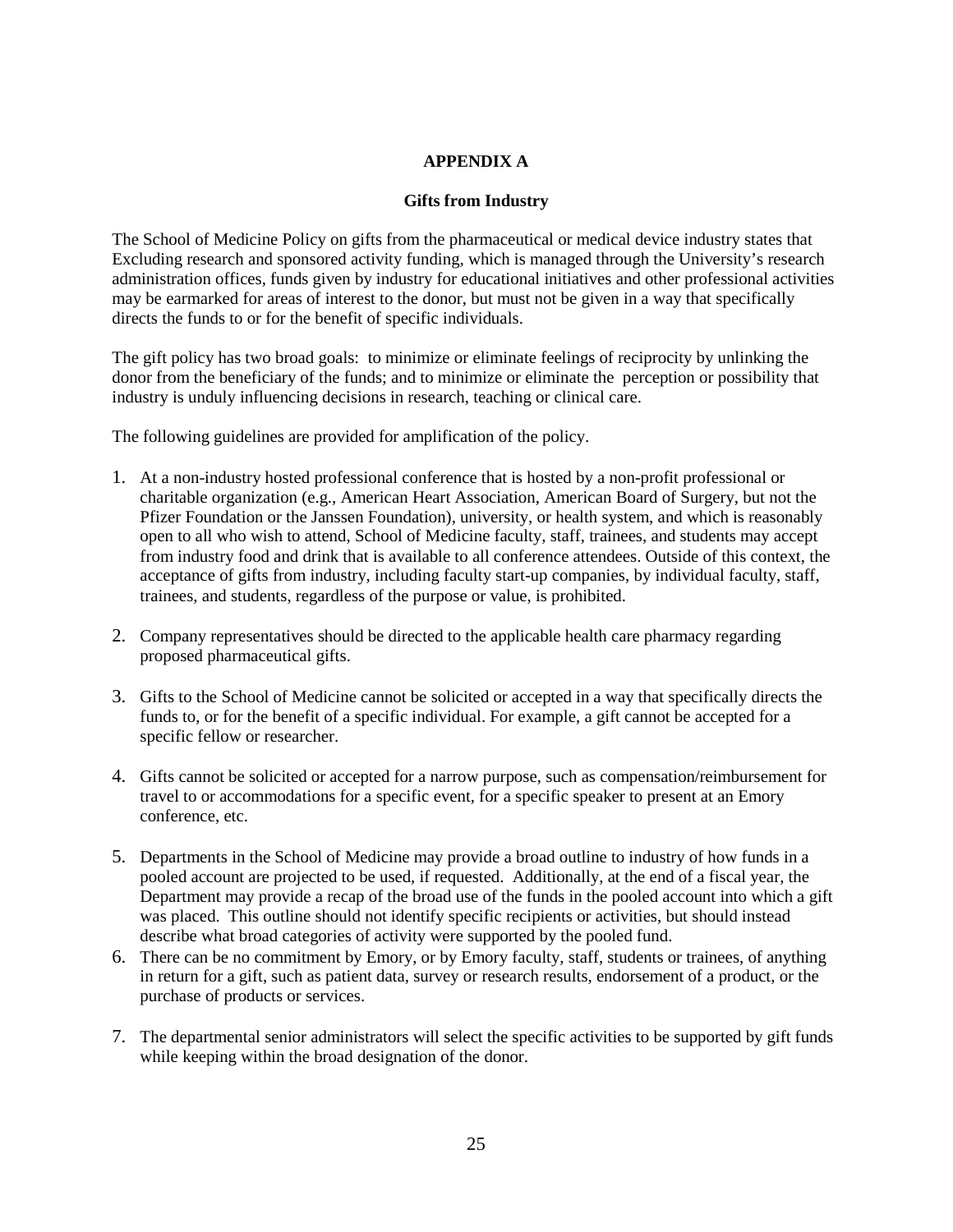- 8. All gift funds will be expended in accordance with Emory University expense policies, which will allow the use of funds only in support of the missions of the University. All expenditures are subject to the review of the Department and School, as well as internal and external audit by Emory University's Division of Finance and Administration.
- 9. The use of donated funds for a purpose other than that stipulated by the donor is prohibited.
- 10. Gifts from industry (as defined in the SOM Compendium) cannot be accepted for a named activity such as the *ABC Drug Company Scholars*.

*These guidelines do not replace the School of Medicine's Industry Relations Policy Compendium*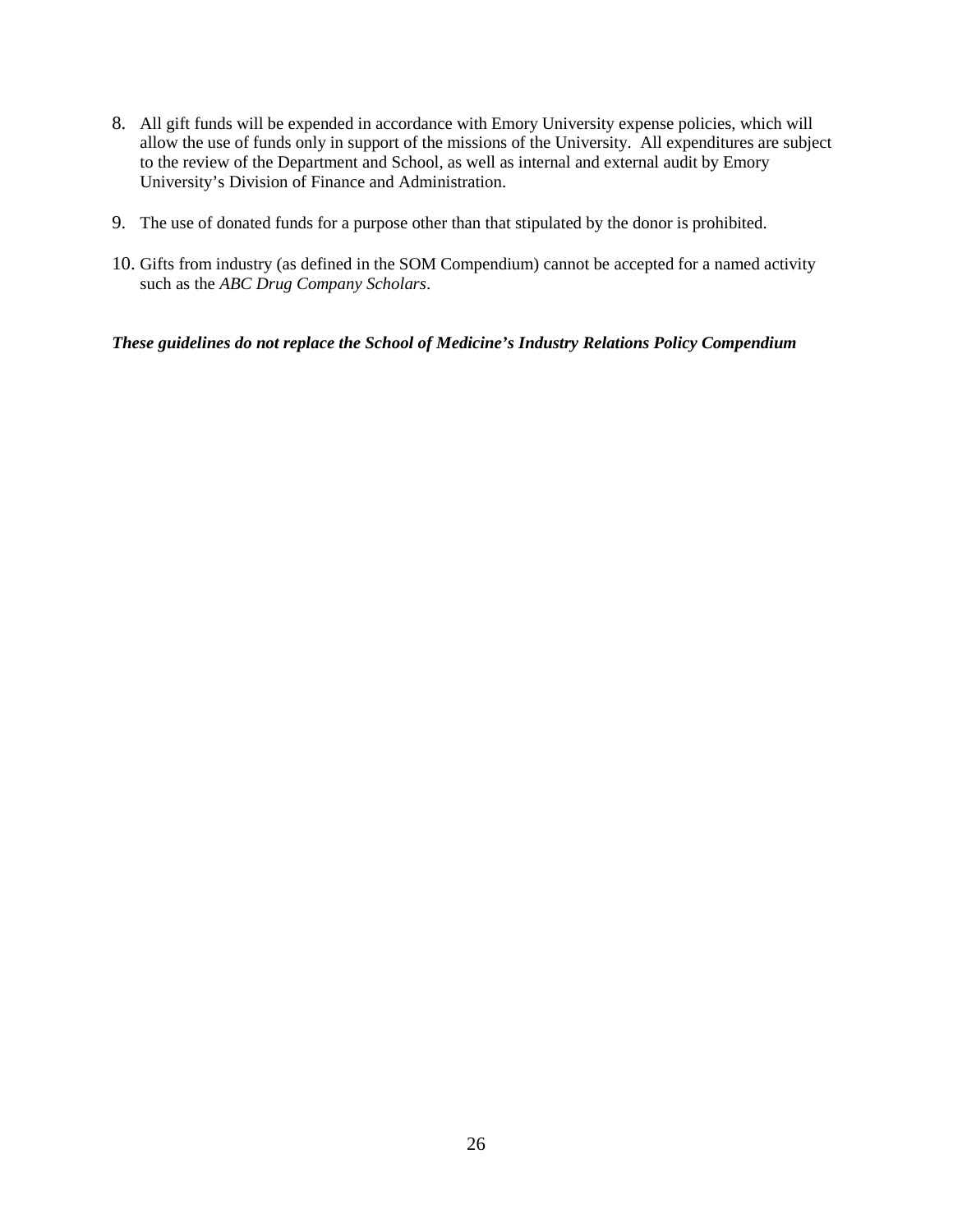#### **APPENDIX B Guidelines Regarding** *SOM Initiated* **Training Using Industry Provided Equipment, Devices, Supplies, Personnel and/or Sponsorship Funds**

*Respond to the prompts in blue and submit to the Dean's Office for approval*

- 1. Briefly describe the training activity and the educational need for the training:
- 2. The **training must be approved in advance** by the Department Chair (e-mail approval sufficient) and the School of Medicine ("SOM") Dean's Office. *HAS THE DEPARTMENT CHAIR APPROVED?*
- 3. Sponsorship funds can be received, but must be received in an unrestricted manner without naming the specific training activity that the funds will benefit. *ARE THERE SPONSORSHIP FUNDS INVOLVED IN THIS TRAINING?*
- 4. **Industry representatives that are present:** (1) must be highly trained and educated in their areas of expertise and appropriately credentialed; and (2) their presence must be necessary to conduct the training- they may not be present to merely attend the training. The training must be purely educational; there cannot be any sales, marketing, or promotional activities before, during, or after the training. Additionally, the hosting faculty member is responsible for ensuring that industry reps present are informed of these guidelines. *IF INDUSTRY REPS WILL BE PRESENT, WHAT WILL BE THEIR ROLE? PLEASE CONFIRM THAT NO MARKETING WILL OCCUR.*
- 5. **Trainers** must present a **balanced assessment of the research and/or therapeutic options**, and the attendees will be allowed to engage in a critical assessment and evaluation of the topic, including discussion of other approaches to achieve desired clinical outcomes. *PLEASE CONFIRM THAT THIS GUIDELINE WILL BE MET.*
- 6. Unless an industry representative is conducting training on a company specific device, information about **other vendors' products (and the actual products) that may be available** to perform the same procedure **should be presented** if possible. *WILL THE SOM HOST DEPARTMENT INCLUDE INFORMATION AND ACTUAL PRODUCTS FROM OTHER VENDORS? IF NOT, EXPLAIN WHY IT IS NOT APPROPRIATE OR POSSIBLE.*
- 7. Except for the product or necessary training materials, the **industry company will not have control of the content** and will not provide material to be included in the content. Additionally, **any necessary training materials provided by industry, cannot contain sales or marketing information**. *WILL EMORY PROVIDE ALL THE TRAINING CONTENT? IF ANY CONTENT (other than the product) IS BEING PROVIDED BY THE INDUSTRY COMPANY, PLEASE EXPLAIN WHY IT IS NECESSARY TO USE THE INDUSTRY MATERIAL.*
- 8. SOM faculty, staff, students & trainees are prohibited from accepting gifts of any kind or value, on-campus and off-campus from industry. *PLEASE CONFIRM THAT INDUSTRY WILL BE INSTRUCTED NOT TO PROVIDE GIFTS OF ANY VALUE (e.g. meals, pens, magnets, etc.). WILL THERE BE FOOD AT THE EVENT? IF SO, PLEASE CONFIRM THAT THE DEPARTMENT, AND NOT INDUSTRY IS PAYING FOR IT.*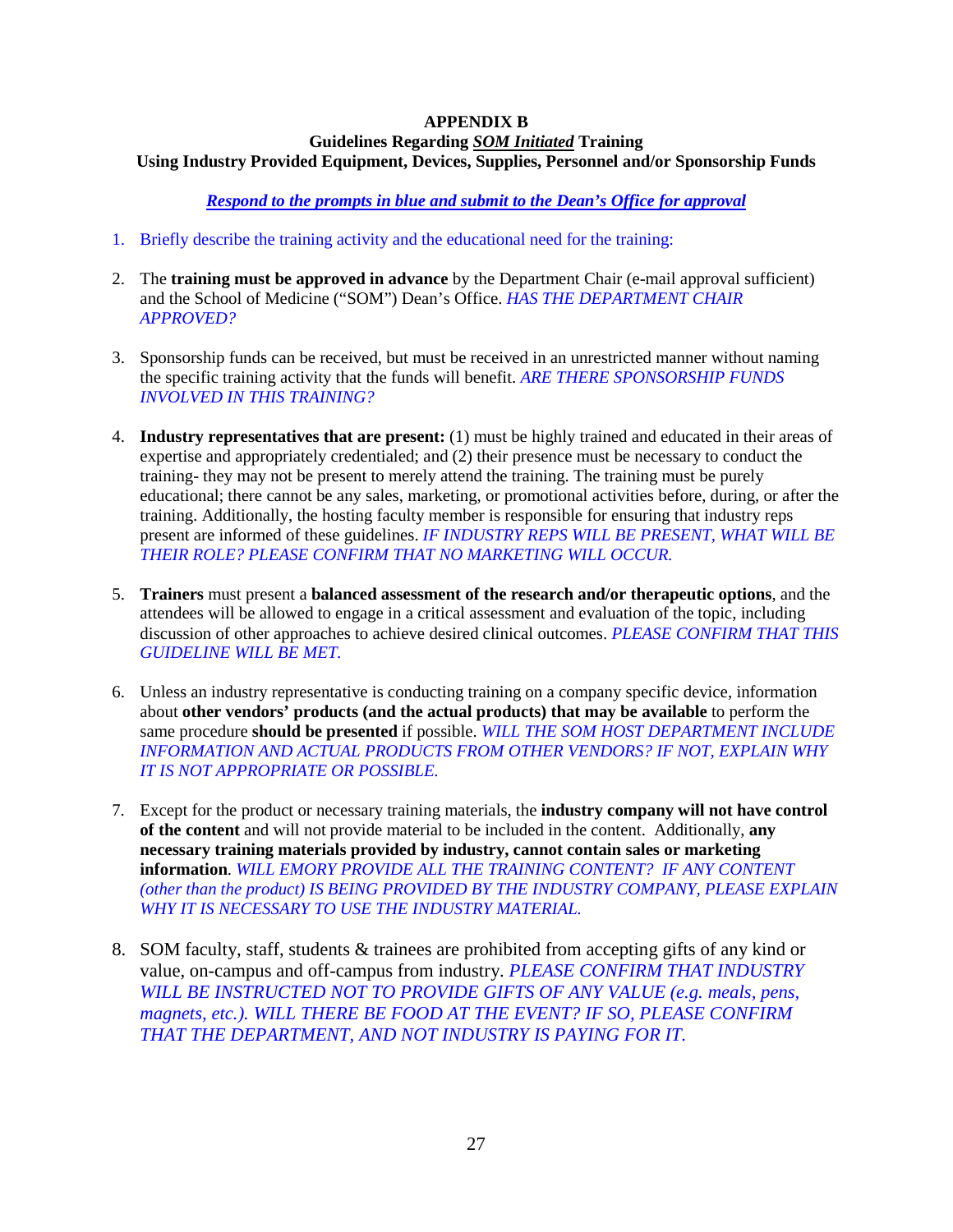- 9. **Industry may not be provided with Emory personnel mailing lists, email address lists,** or other group contact information. *PLEASE CONFIRM THAT ANY COMMUNICATION PERTAINING TO THE TRAINING PROGRAM WILL BE DISTRIBUTED BY THE SOM HOST DEPARTMENT.*
- 10. If a patient is involved in the training, the **patient must be fully informed and consent** to participate (NOTE: Patients may only be involved in a training activity under this Appendix A if the attendees are credentialed to practice medicine at Emory. Situations in which Emory is to provide clinical training involving patients to non-Emory individuals must follow Appendix B and must be handled through the EHC observership policy process). *WILL PATIENTS BE INVOLVED? IF SO, CONFIRM THAT A SIGNED CONSENT WILL BE OBTAINED AND STORED IN EACH PATIENT'S FILE.*
- 11. The SOM Host Department should include the following in the **training session introductory comments**:
	- a. The selection of the device or equipment is an **evidence-based decision**;
	- b. The training activity **does not imply an endorsement** of the product by Emory University, Emory Healthcare, the SOM, or any Emory personnel;
	- c. If there are any faculty trainers, none of them have a personal **financial interest in the training activity**; and
	- d. If there are any faculty trainers, **description of any financial interest in the industry company**, if any (e.g. consulting activities, fiduciary position within company, etc.).

*These guidelines do not replace the School of Medicine's Industry Relations Policy Compendium*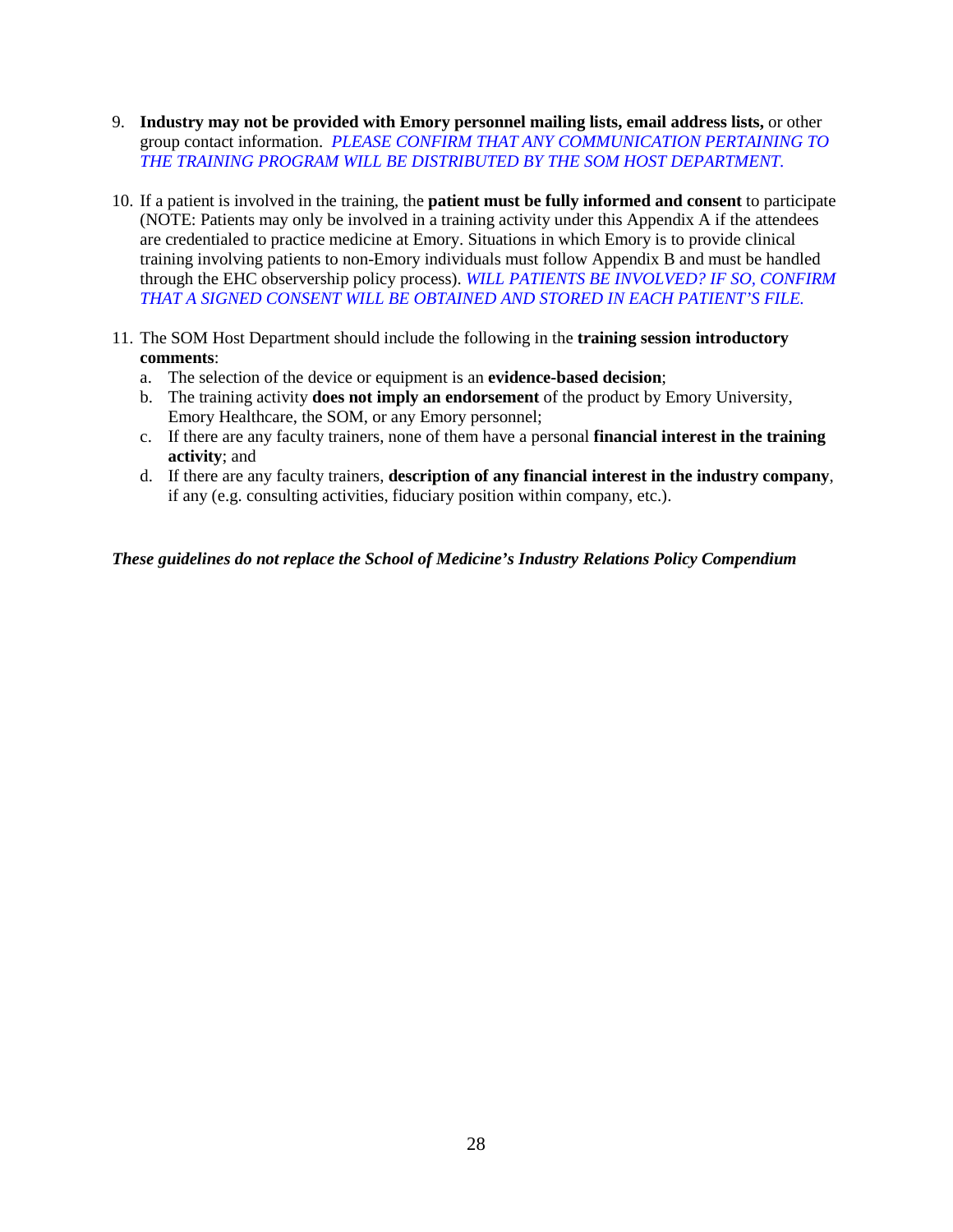#### **APPENDIX C Guidelines Regarding** *Industry Requested* **Training Conducted by SOM Faculty on Procedures, Equipment, or Devices at Emory**

*Respond to the prompts in blue and submit to the Dean's Office for approval*

- 1. Briefly describe the training activity and the educational need for the training:
- 2. The **training must be approved in advance** by the Department Chair, the School of Medicine ("SOM") Dean's Office and Emory Healthcare's Office of Compliance, as appropriate. *HAS THE DEPARTMENT CHAIR APPROVED?*
- 3. The activity must be governed by a formal agreement between Emory and the industry sponsor ("sponsor"); this activity cannot be conducted under a personal agreement between the faculty trainer and the sponsor. *PLEASE CONTACT THE SOM DEAN'S OFFICE TO RECEIVE DIRECTION REGARDING THE CONTRACTING PROCESS.*
- 4. Sponsor must **compensate the SOM Host Department and Emory Healthcare facility**, at **fair market value**, for the facility, personnel, and resource use.
- 5. If the activity involves trainees physically being in an Emory Healthcare facility and being in patient care/clinical areas or areas adjacent to patient care/clinical areas, the host department must ensure that it adheres to the Emory **Healthcare Observership Policy**, which includes among other requirements, to obtain written patient consent if there are any patients involved. *WHERE WILL THE ACTIVITY OCCUR?*
- 6. If the training involves a patient procedure, the faculty trainer must elect to use the company device or equipment for a particular patient only if the decision is **demonstrably evidence-based and is in the best interest of the patient**.
- 7. If the faculty trainer has a financial interest in the sponsor, or has research that is related in any way to the sponsor, this must be disclosed to the Dean's Office for review prior to engaging in the training activity. *DOES THE FACULTY TRAINER HAVE ANY FINANCIAL INTEREST IN, OR CONDUCT RESEARCH RELATED TO THE SPONSOR?*
- 8. The sponsor shall invite the trainees to attend, although the Emory faculty trainer and his/her Department Chair reserve the right to review the list of attendees and select those for whom the training at Emory is suitable. Since the training is industry-initiated and paid for, the attendees should not include Emory-affiliated individuals. *WHO WILL BE THE ATTENDEES?*
- 9. **Industry representatives that are present:** (1) must be highly trained and educated in their areas of expertise and appropriately credentialed; and (2) their presence must be necessary to conduct the training- they may not be present to merely attend the training. The training must be purely educational; there cannot be any sales, marketing, or promotional activities before, during, or after the training. Additionally, the hosting faculty member is responsible for ensuring that industry reps present are informed of these guidelines. *IF INDUSTRY REPS WILL BE PRESENT, WHAT WILL BE THEIR ROLE? PLEASE CONFIRM THAT NO MARKETING WILL OCCUR.*
- 10. **Emory's name and marks may not be used** in connection with the training, other than citing the faculty trainer's title.